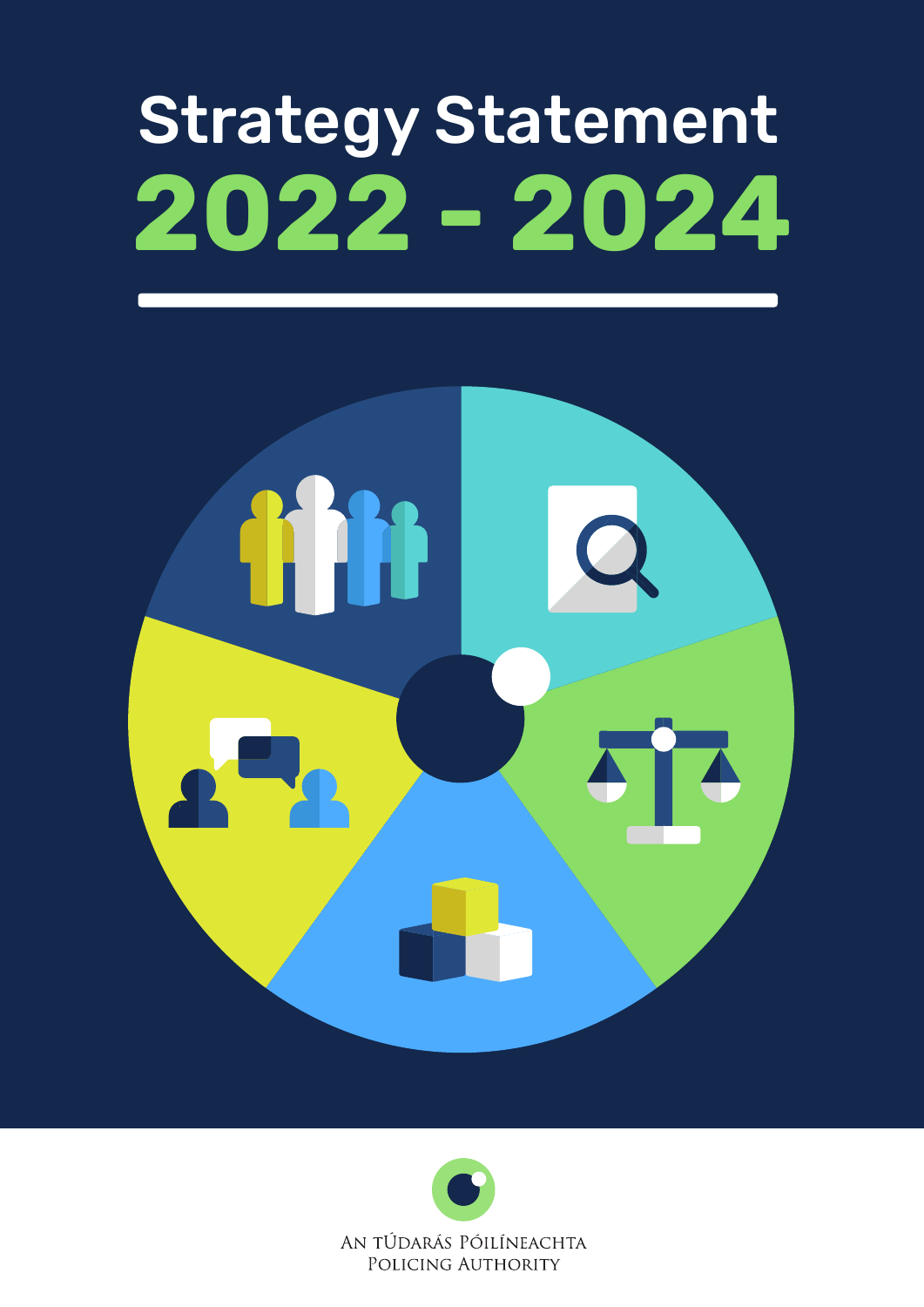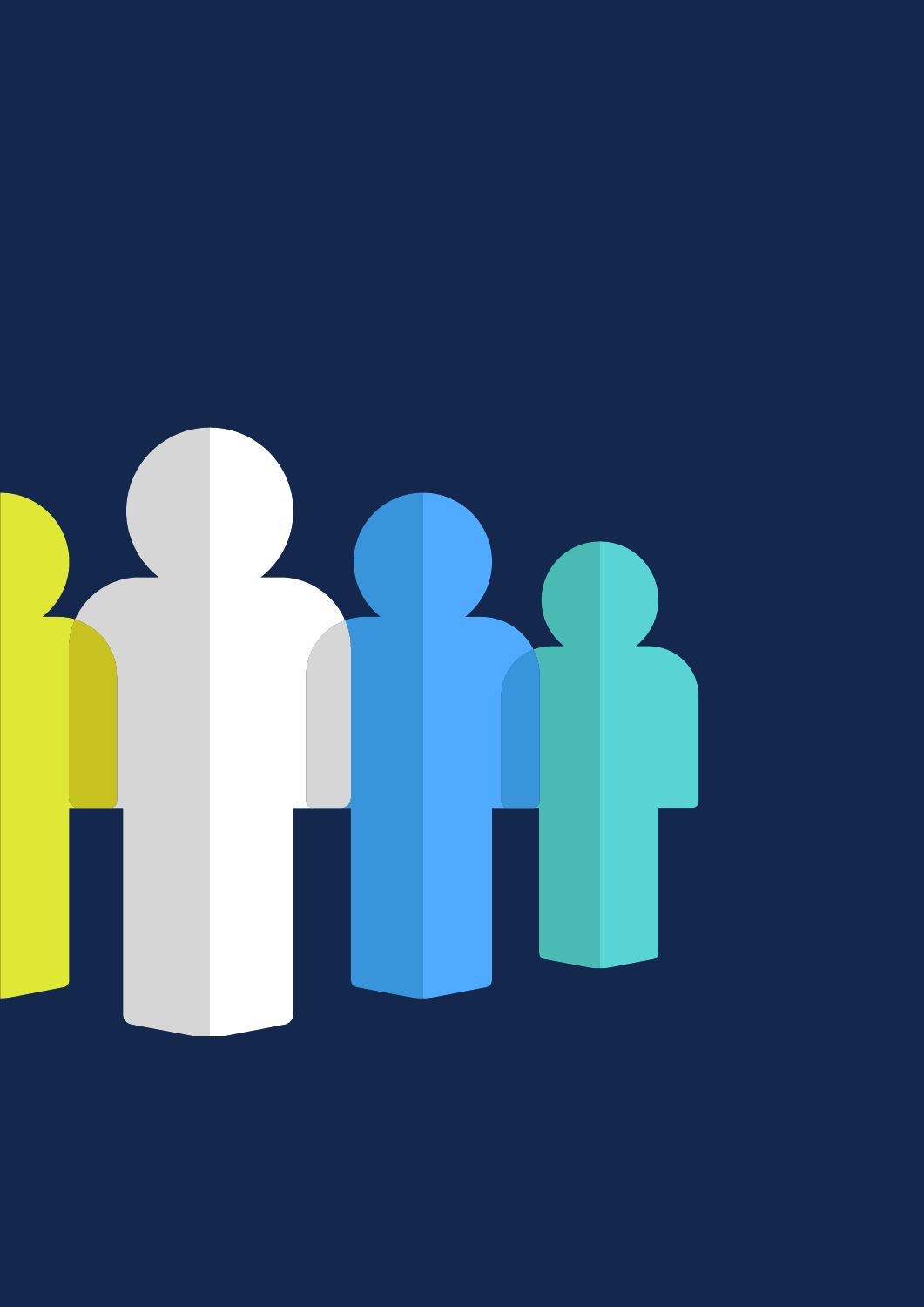# **Contents**

| <b>About Us</b>                        |                  |
|----------------------------------------|------------------|
| <b>Our Role</b>                        | $\blacktriangle$ |
| <b>Oversight of Policing</b>           | 5                |
| <b>Appointments</b>                    | 6                |
| <b>Public Awareness and Engagement</b> | 6                |
| <b>Research</b>                        |                  |
| Development of our Strategy Statement  |                  |

### **Vision, Mission and Values 8**

| <b>Strategic Themes</b>                                                                     |    |
|---------------------------------------------------------------------------------------------|----|
|                                                                                             |    |
| <b>Strategic Theme 1: Community Focused Policing</b>                                        | 11 |
| <b>Strategic Theme 2: Effective Policing</b>                                                | 15 |
| <b>Strategic Theme 3: Garda Integrity and Human Rights</b>                                  | 19 |
| <b>Strategic Theme 4: Leading through Change</b>                                            | 23 |
| <b>Strategic Theme 5:</b> Informed oversight that engages the<br>public on policing matters | 27 |
| Our Commitment to Human Rights and Equality                                                 |    |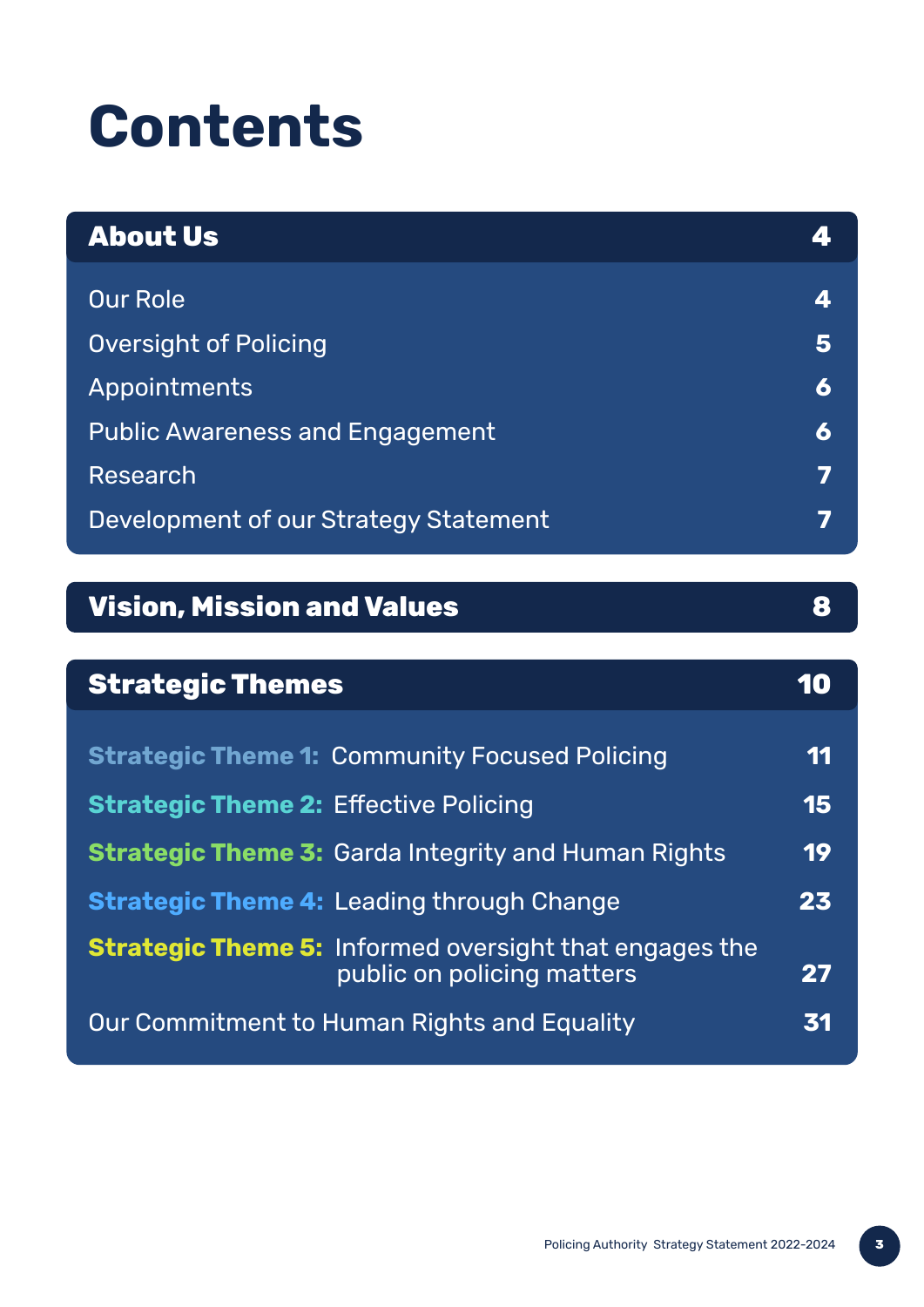## **About Us**

The Policing Authority was established on 1 January 2016 to oversee the performance of the Garda Síochána in relation to policing services in Ireland. It is an independent statutory body, established by the Garda Síochána (Policing Authority and Miscellaneous Provisions) Act 2015 which amended the Garda Síochána Act 2005.

The Authority members are appointed by the Government following selection processes run by the Public Appointments Service. The legislation which established the Authority provides for the Authority to have a total of nine members — a Chairperson and eight ordinary members. The composition of the Authority is in line with the statutory objective of there being at least four men and at least four women on the Authority. The Act requires that Authority members have appropriate experience, qualifications, training or expertise, and knowledge in areas connected with:

- **›** Policing matters
- **›** Human rights and equality matters
- **›** Public sector administration
- **›** Board management and corporate governance
- **›** Work undertaken by voluntary groups with local communities, in particular work to promote safety in the community, prevent crime or promote awareness of other issues that are relevant to policing services

The nine members of the Authority are:

- **›** Mr. Bob Collins (Chairperson)
- **›** Ms. Shalom Binchy
- **›** Dr. Donal de Buitleir
- **›** Dr. Elaine A. Byrne BL
- **›** Dr. Deborah Donnelly
- **›** Ms. Valerie Judge
- **›** Mr. Paul Mageean
- **›** Mr. Stephen Martin
- **›** Dr. Moling Ryan

The Authority is supported by a team of core staff led by the Chief Executive, Ms. Helen Hall.



#### **Our Role**

The Act provides for an extensive range of functions for the Authority, some of which were previously the responsibility of Government or the Minister for Justice. Examples of our functions and how we put them into practice are illustrated overleaf.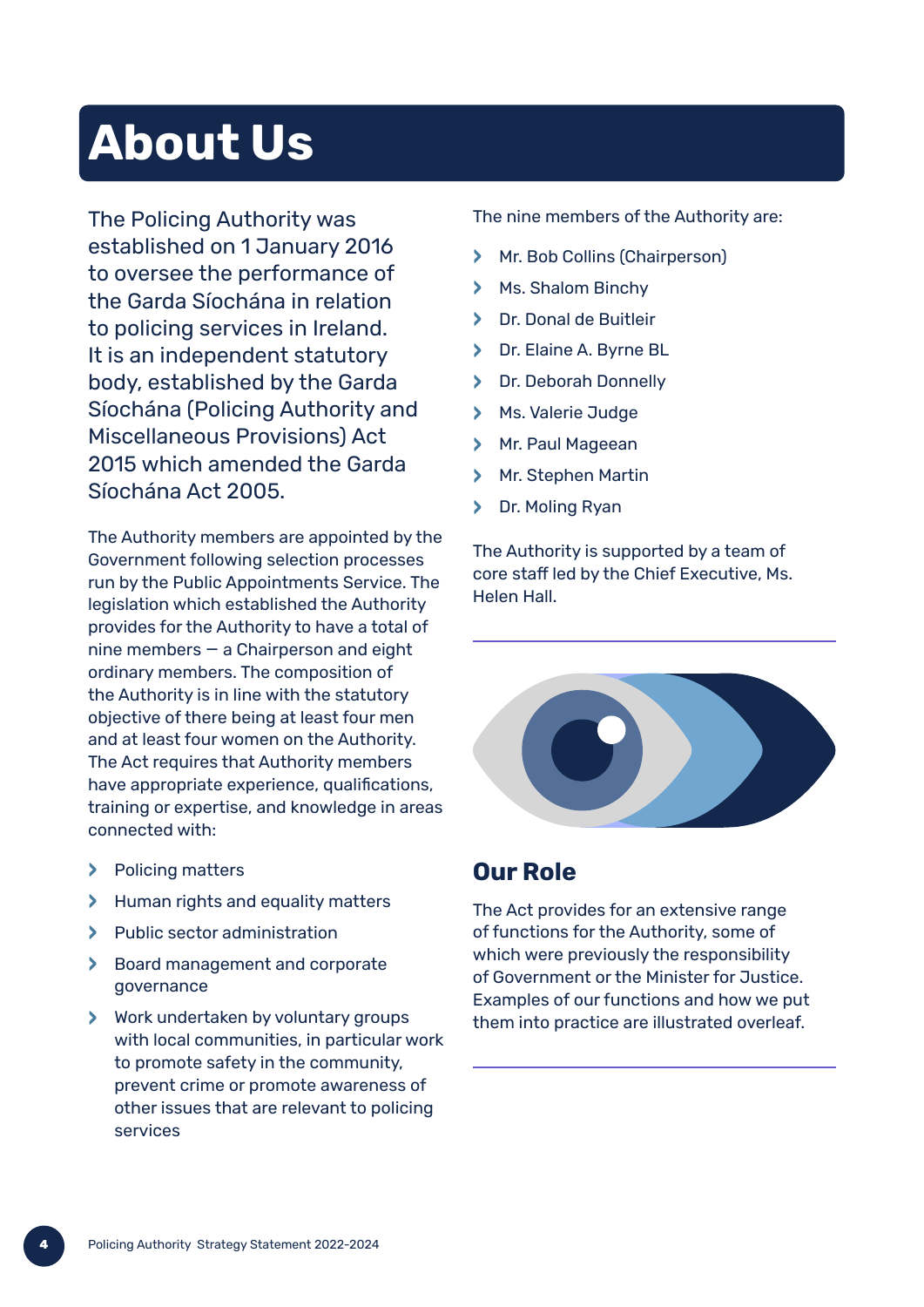

#### **Oversight of Policing**

The main function of the Policing Authority is to oversee the performance of the Garda Síochána in the provision of policing services. We do this in a number of ways, including by:

- **›** Setting annual Policing Priorities and performance targets for the Garda Síochána
- **›** Approving the three year Garda Síochána Strategy Statement
- **›** Approving the Annual Policing Plan
- **›** Holding monthly meetings with the Garda Commissioner, including meetings in public at least four times each year, which are live-streamed and are available for broadcast by the media, as required by statute
- **›** Building independent sources of information and experience to inform our assessment of policing performance through engagement with a broad range of stakeholders
- **›** Reviewing arrangements and mechanisms within the Garda Síochána for:
	- **O** Corporate governance
	- **O** Recruitment, training and development
	- **Q** Performance measurement and accountability
	- **O** Management and deployment of resources
- **›** Keeping informed as to:
	- **O** Complaints made against members of the Garda Síochána and the application of the Disciplinary Regulations
	- **O** Trends and patterns in crimes committed
- **›** Monitoring, assessing and reporting to the Minister on the measures taken by the Garda Síochána in relation to recommendations made in reports of the Garda Síochána Inspectorate and other third party reports
- **›** The provision of information and advice to the Minister on a range of issues including:
	- **•** The resources that are likely to be required by the Garda Síochána to perform its functions in each forthcoming financial year
	- **•** Developments in respect of matters relating to policing services and recommendations to assist the Minister in co-ordinating and developing policies in that regard
	- **o** Best policing practice
- **›** In 2016 the Authority established a Code of Ethics for the Garda Síochána which sets standards of conduct and practice for members of the Garda Síochána. The Authority continues to oversee the embedding of the Code on an ongoing basis as part of its oversight activities. **[View Code of Ethics](https://www.policingauthority.ie/assets/uploads/documents/Code-of-Ethics-for-the-Garda-Sochna_1.pdf)**.

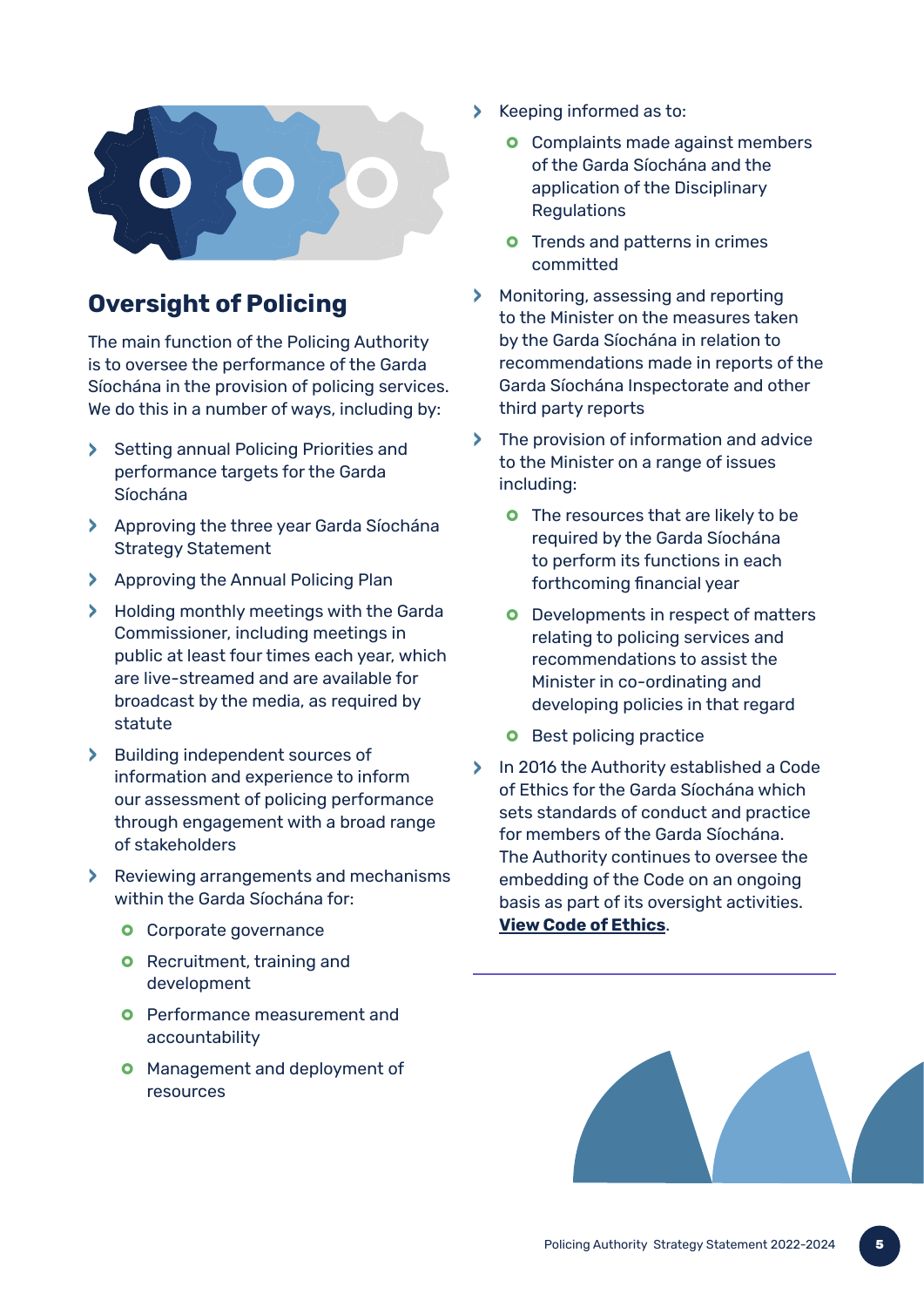

#### **Appointments**

The Authority undertakes a range of activities relating to the selection and appointment of personnel in the Garda Síochána, including:

- **›** Nominating persons for appointment by the Government to the positions of Garda Commissioner and Deputy Garda Commissioner
- **›** Undertaking selection competitions for appointments to the senior ranks of Assistant Commissioner, Chief Superintendent and Superintendent
- **›** Making appointments to these senior ranks and equivalent senior Garda staff positions
- **›** Approving the complement of Garda staff
- **›** Overseeing the arrangements for the recruitment, training and development of the members and members of the civilian staff of the Garda Síochána

#### **Public Awareness and Engagement**

The Policing Authority places a high value on transparency in its work to promote awareness of policing performance and related issues in Irish society amongst the general public and other interested parties. It communicates and engages with stakeholders to learn about and gain feedback from their expectations and experiences of policing. The transparency of the Authority's work is assisted by:

- **›** The routine publication of agendas and minutes of Authority meetings on our website
- **›** Holding meetings and other events in public
- **›** Holding public consultations with stakeholders and the general public
- **›** Engaging directly with key stakeholders such as Joint Policing Committees and civil society
- **›** Engaging directly with communities in all their diversity, to hear their experience of policing
- **›** Publishing reports and other material on our website on the outcomes of our oversight work that very often demonstrate how we have used the experience and perspective of those we engage with to assess the performance of the Garda Síochána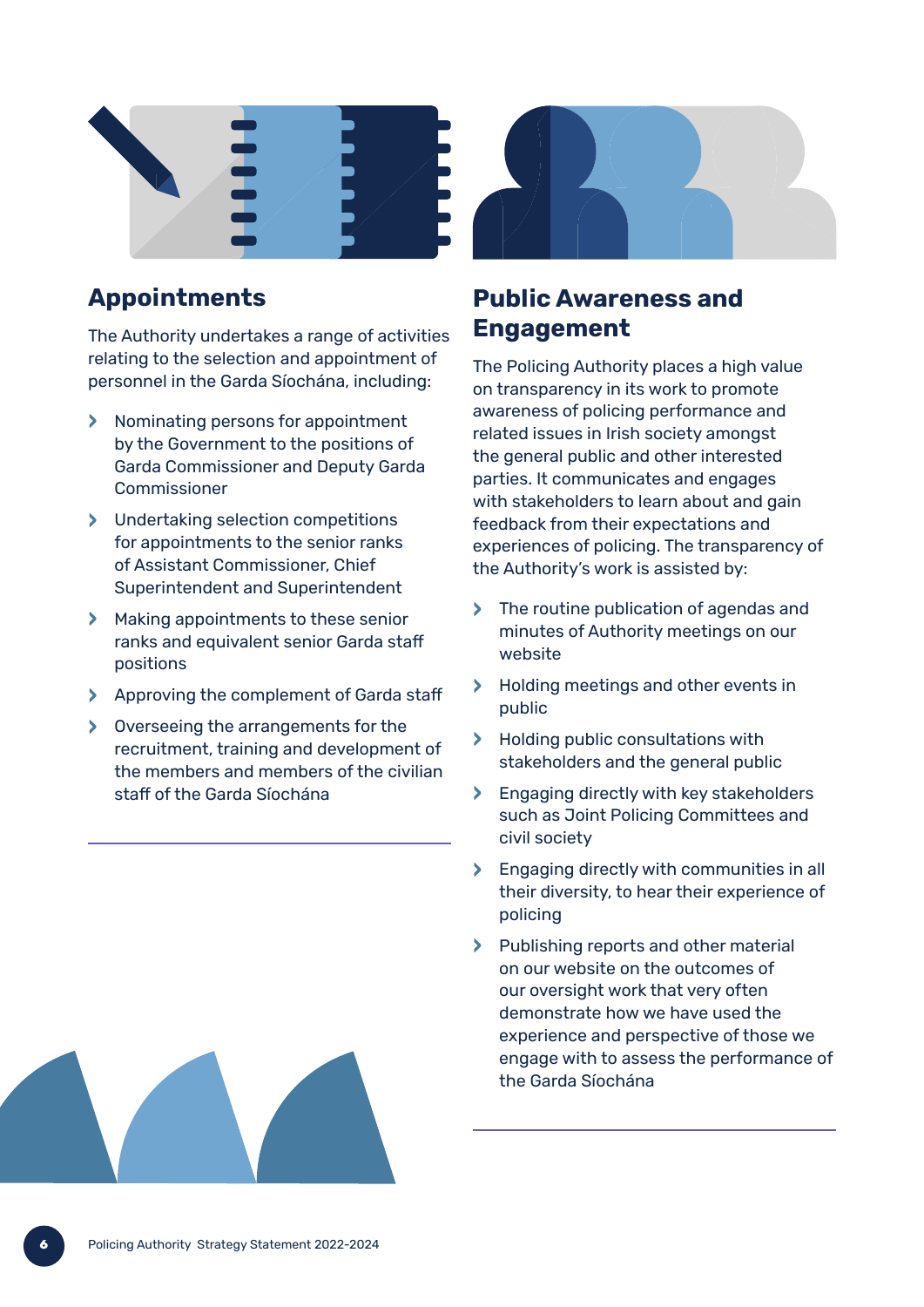

#### **Research**

An important objective of the Policing Authority is to add to the body of knowledge that exists about policing services and support the continuous improvement of policing in the State. The Authority does this by:

- **›** Undertaking, commissioning or assisting in research projects in respect of matters relating to policing services, which, in the opinion of the Authority, may:
	- **O** Promote an improvement in standards for those matters and public awareness of them, and/or
	- **Q** Contribute to a reduction in the number of complaints against members of the Garda Síochána in relation to those matters.
- **›** Undertaking in-house research to support the work of the Executive, the Authority and its Committees in achieving the organisation's statutory functions and corporate priorities
- **›** Offering research bursaries to fund projects covering the research themes related to the work of the Authority
- **›** Building networks with others in the policing and oversight arenas, nationally and internationally, including oversight bodies, academic and research institutions, and other stakeholders

#### **Development of our Strategy Statement**

The Authority has developed this Strategy Statement following a period of review and reflection during which it has considered the key oversight themes that have emerged over the last six years of its work, and how best it can continue its work to ensure an effective policing service is provided for all members of the public. The Strategy is also informed by research, consultation and engagement with communities, organisations and groups who generously gave of their time, particularly over the past two years. It is also informed by our engagement with the Garda Síochána at all ranks as well as collaboration with oversight bodies at home and abroad.

The Public Service Innovation Strategy 2020 sets out a vision of a public service which harnesses the power of innovation to deliver world class public services in Ireland. Innovation is about finding new means of delivering services and policy responses in ways that can add value to the people we serve. Innovation is also about striving for the best possible outcomes through seeking ways to improve existing services. In the Policing Authority we are committed to this vision and see it as a primary driver of the changes we will make over the life of this Statement of Strategy. It is reflected in our desire to enable flexible working that will draw on the innovations in working practice achieved during the pandemic. Placing innovation at the heart of our organisation inspires and empowers staff, giving them the tools and skills to be innovative whilst also collaborating with and actively listening to diverse groups. The Policing Authority is committed to creating a culture of innovation and learning from our colleagues in other organisations by sharing insights and knowledge. This approach to working will be essential as we prepare for the transition to a new organisation whilst also allowing us to be efficient and effective in all that we do.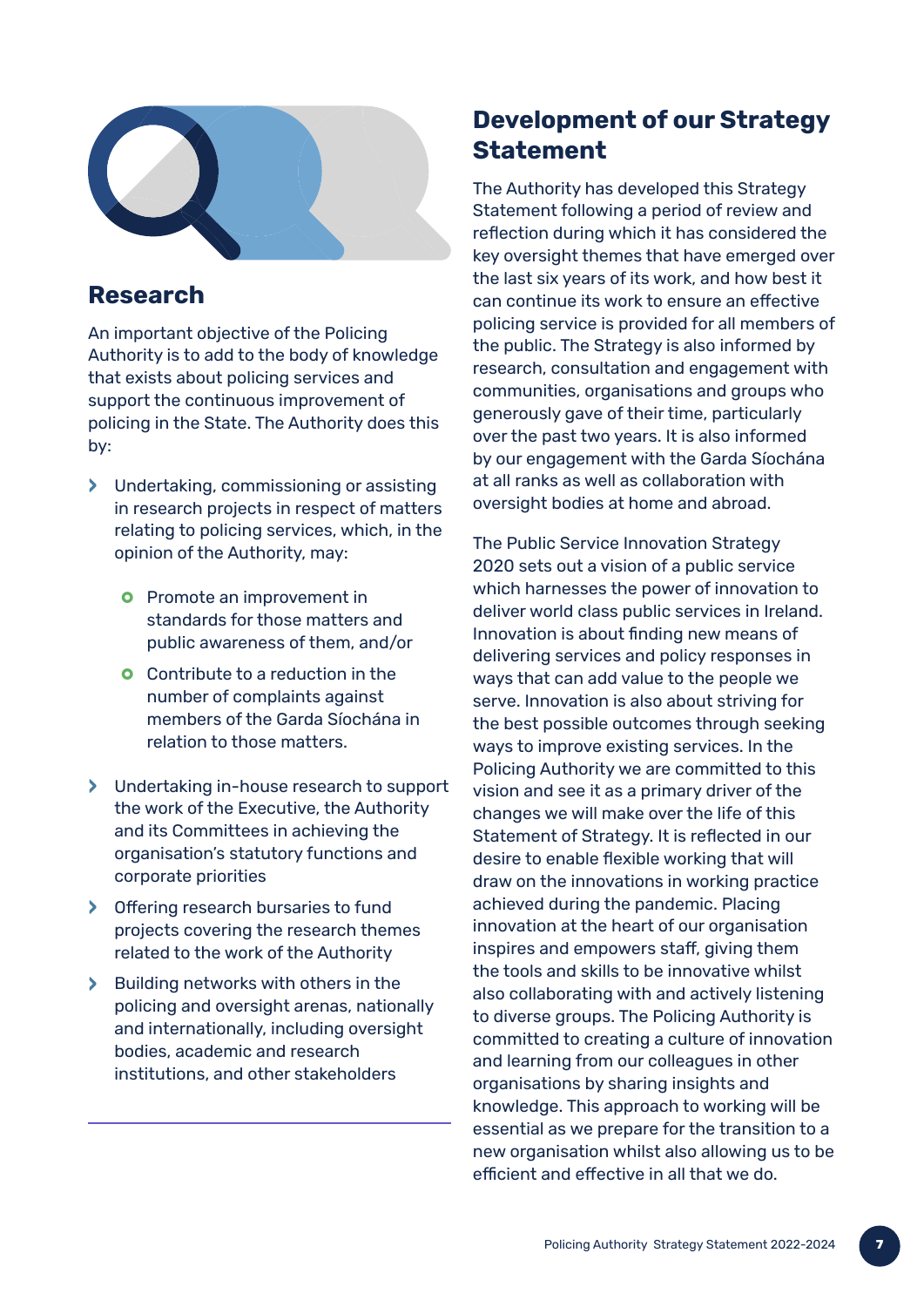# **Vision**

**An ethical, effective, human rights based policing service that merits and enjoys the confidence of the increasingly diverse people it serves.**

# **Mission**

**To hold the Garda Síochána fairly and transparently to account in the interests of all, particularly the most vulnerable.**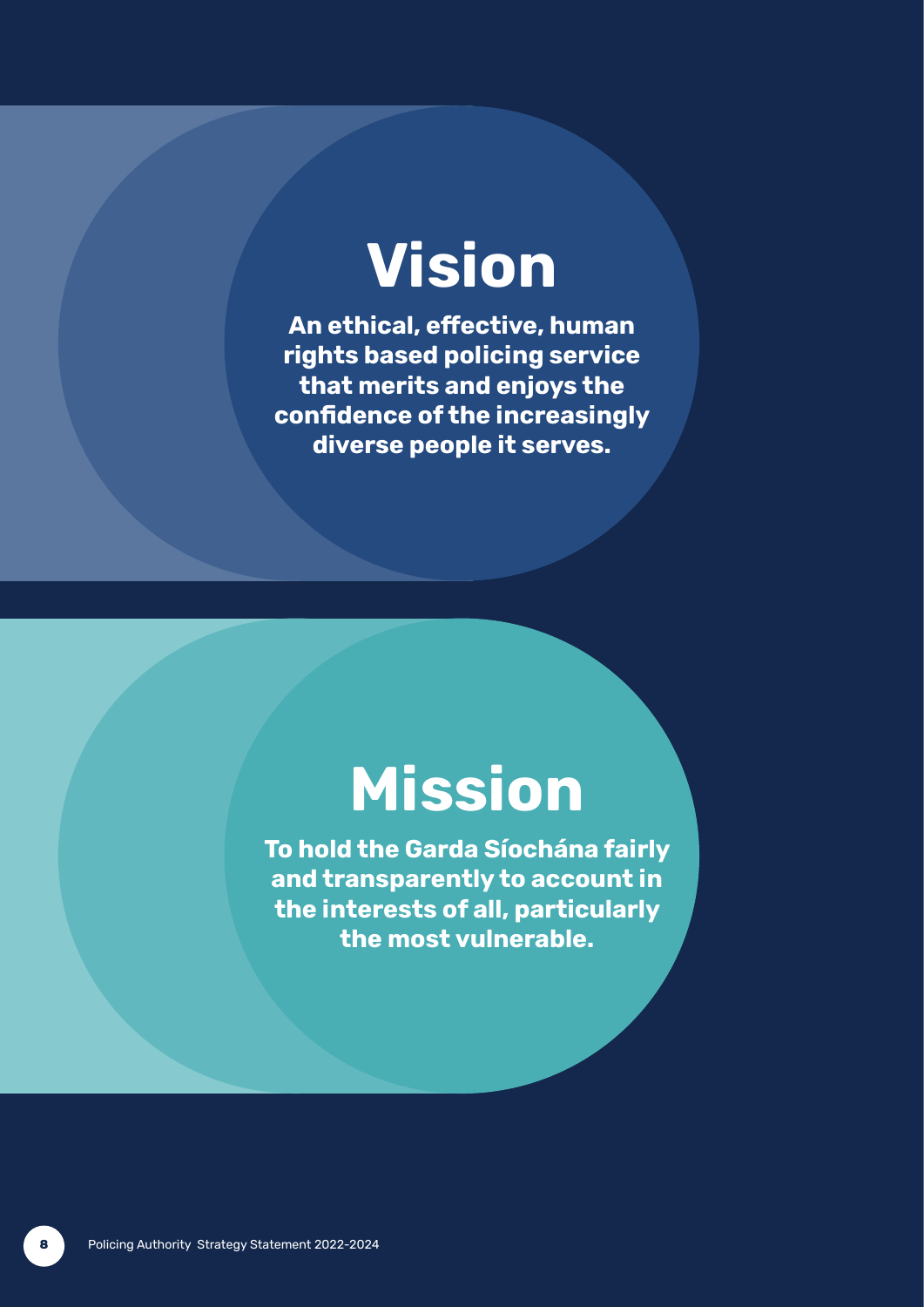# **Values**

### **Independence**

We perform our functions without fear or favour, alert to the need to maintain independence in thought and action, in order to best serve the public.

### **Listening**

We reach out to organisations and reach in to our communities. As part of our service to the public, we actively seek out and listen to voices not frequently heard, including the voices of children, to understand the lived experience of policing.

### **Public Centred**

Our efforts are directed towards oversight that is open, transparent and accountable and that gives assurance and confidence to the public, in all its diversity, that we are acting on its behalf to secure and support a policing service that keeps them safe and makes them feel safe.

#### **Fairness**

We are even-handed in our processes, our engagement and our assessment.

#### **Respect**

We recognise and respect the professionalism and experience of the Garda Síochána and the unique nature of the risks its members take to keep people safe. We also respect the validity of the experience of all those who encounter the policing service and recognise that our oversight is informed by both.

### **Human Rights**

We will work to ensure that the policing service delivered by the Garda Síochána vindicates the human rights of all that come into contact with it. We will promote equality, diversity, human rights and inclusion in our own organisation, in policing and in wider society.

### **Learning**

We value curiosity and continuous improvement in our organisation and in policing. We will develop our skills and knowledge to inform the work that we do.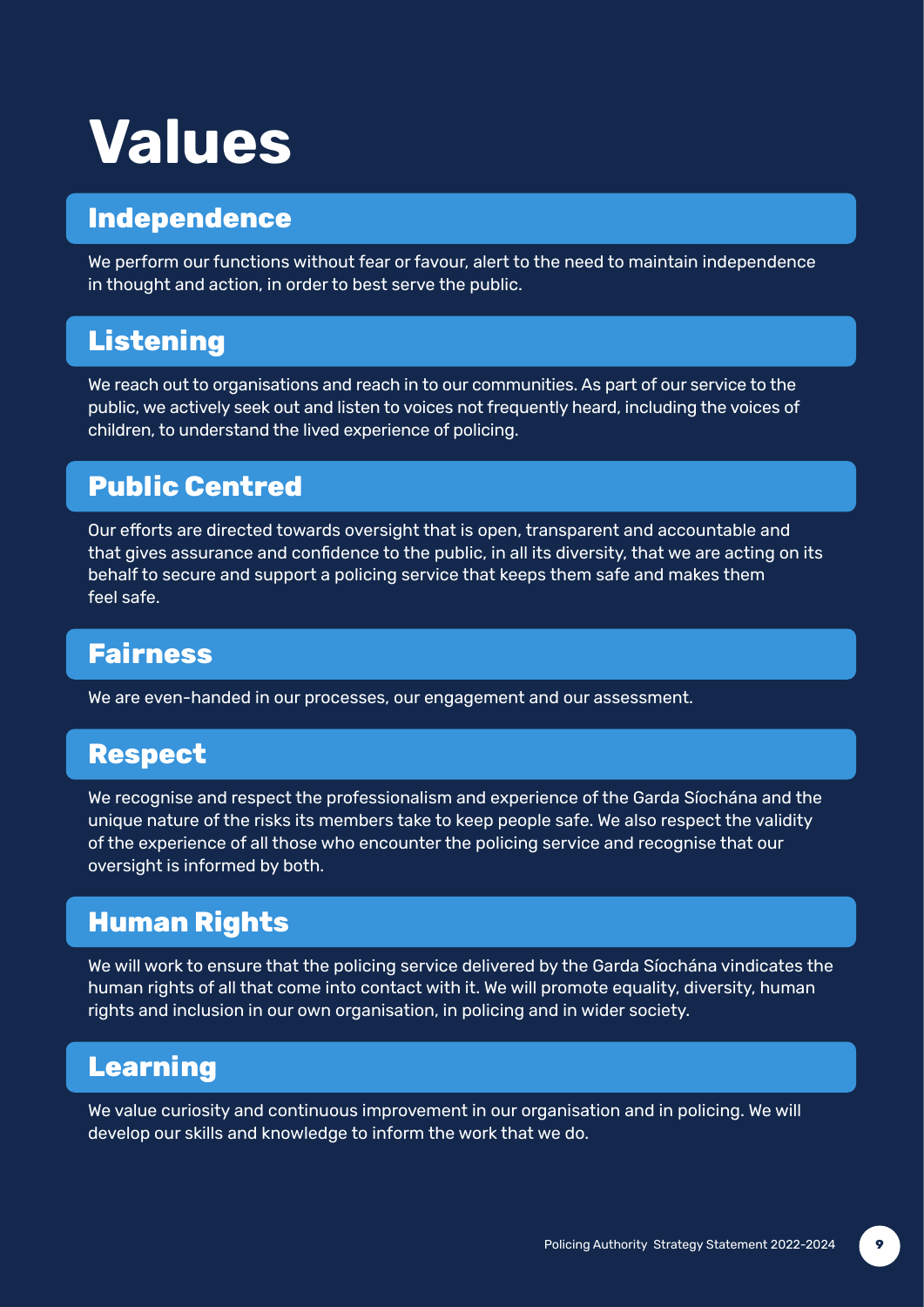# **Strategic Themes**

| <b>Community Focused</b><br><b>Policing</b>                                               | Policing serves the needs and<br>secures the confidence of the<br>community in all its diversity                                                                                                                                  |
|-------------------------------------------------------------------------------------------|-----------------------------------------------------------------------------------------------------------------------------------------------------------------------------------------------------------------------------------|
| <b>Effective Policing</b>                                                                 | Policing is effective in<br>preventing and detecting crime<br>and is consistently delivered<br>through the effective use of<br>resources                                                                                          |
| <b>Garda Integrity and Human</b><br><b>Rights</b>                                         | <b>Ethical policing that vindicates</b><br>the human rights of all who<br>engage with the service and<br>those who are affected by it                                                                                             |
| <b>Leading through Change</b>                                                             | The Authority has influenced<br>and is prepared for the<br>future policing oversight<br>arrangements and its transition<br>to become the Policing and<br><b>Community Safety Authority</b>                                        |
| <b>Informed Oversight that</b><br><b>Engages the Public on</b><br><b>Policing Matters</b> | The Authority through research<br>and active listening seeks out a<br>diversity of perspectives on the<br>experience of policing and uses<br>this knowledge to challenge<br>the Garda Síochána to improve<br>policing continually |

The Authority's strategy is centred on five strategic themes that we believe capture the focus of our work over the next three years. Each theme is accompanied by a desired outcome which articulates what the work under each theme is striving to achieve.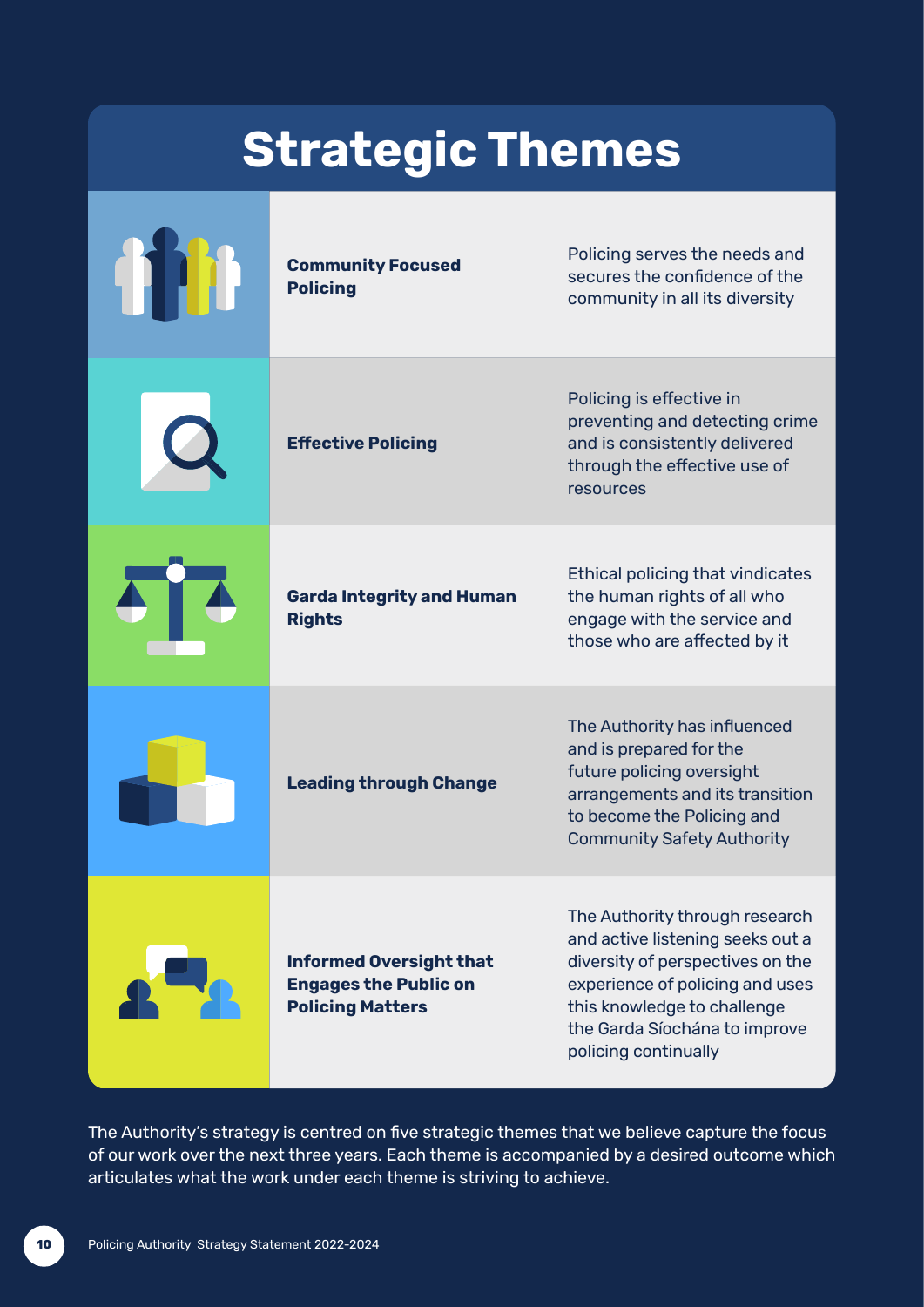# 01 Strategic Theme

## **Community Focused Policing**

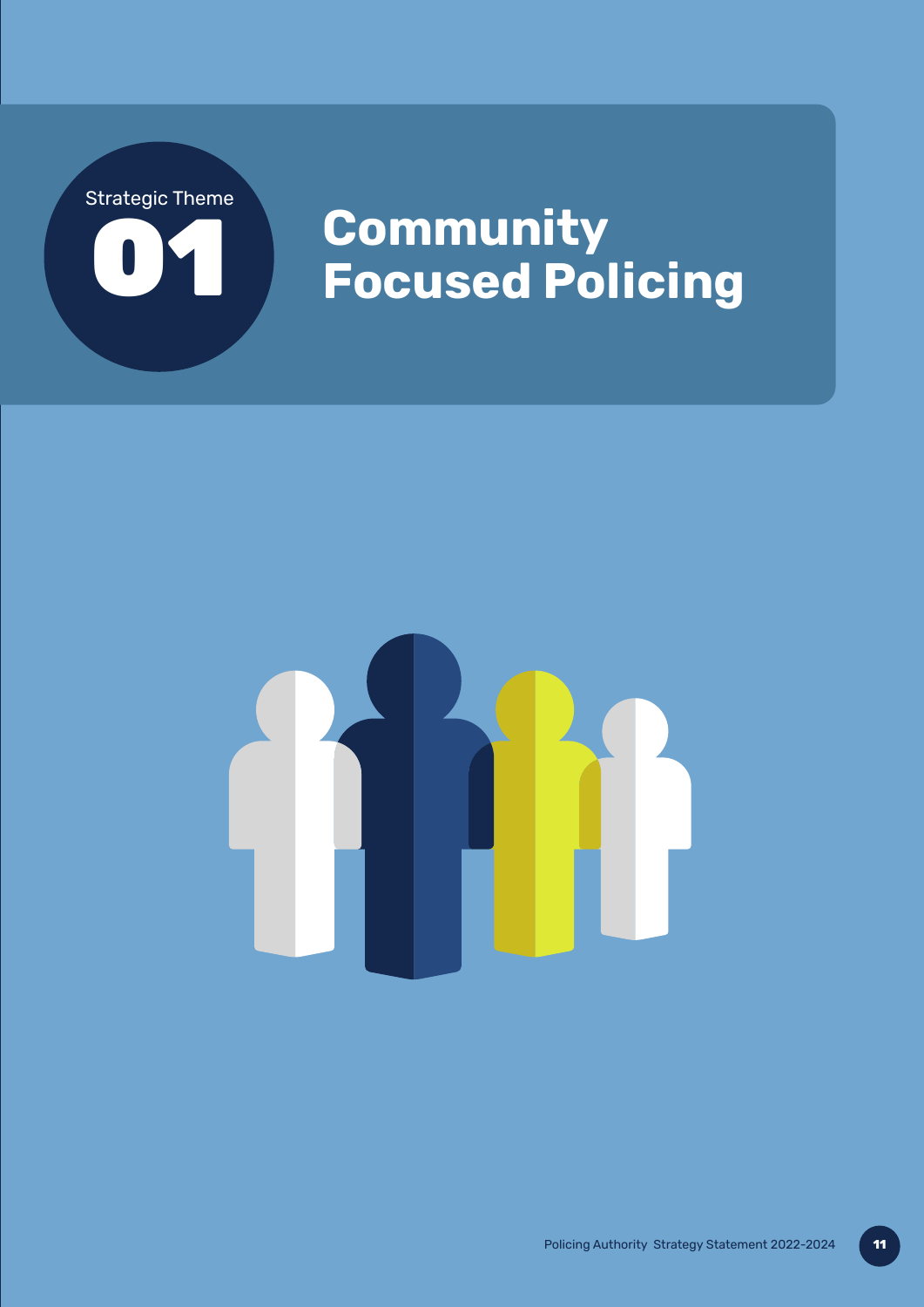#### **Desired Outcome**



**Policing serves the needs and secures the confidence of the community in all its diversity**

## **Strategic**

**Assess the effectiveness of the policing service provided to communities** 

Develop and implement a three year programme of engagement with local communities around the country to listen to and discuss with them their policing needs and evaluate the degree to which those needs are being met.

Develop and implement a Communications Strategy that promotes awareness of policing matters to a diversity of audiences.

Hold a community based public conversation event at least once each year which facilitates discussion between the Garda Síochána and a specific community on its needs, directed towards identifying how the policing service to that community and other communities, and to those like it, might be improved.

### **Objectives Actions Measures of success**

Programme of engagement provides timely insights into the experience of policing that informs the Authority's engagement with the Garda Síochána and the assessment and the improvement of policing performance.

Promote the public's understanding of policing matters and create opportunities for public conversation, direct engagement with the public and understanding and debate between the community and the Garda Síochána on the policing service it is providing.

**Improve the experience of policing, especially for children and young people**

Engage with the Garda Síochána to examine and explore the service it provides to children as victims of crime, as witnesses and as suspects and undertake or commission research to access the voices of children and young people on this experience.

Research and engagement outcomes present the voices and experiences of children and young people, giving a sense of the degree of confidence they have in the policing service, the factors that influence that confidence, and how policing might be more responsive.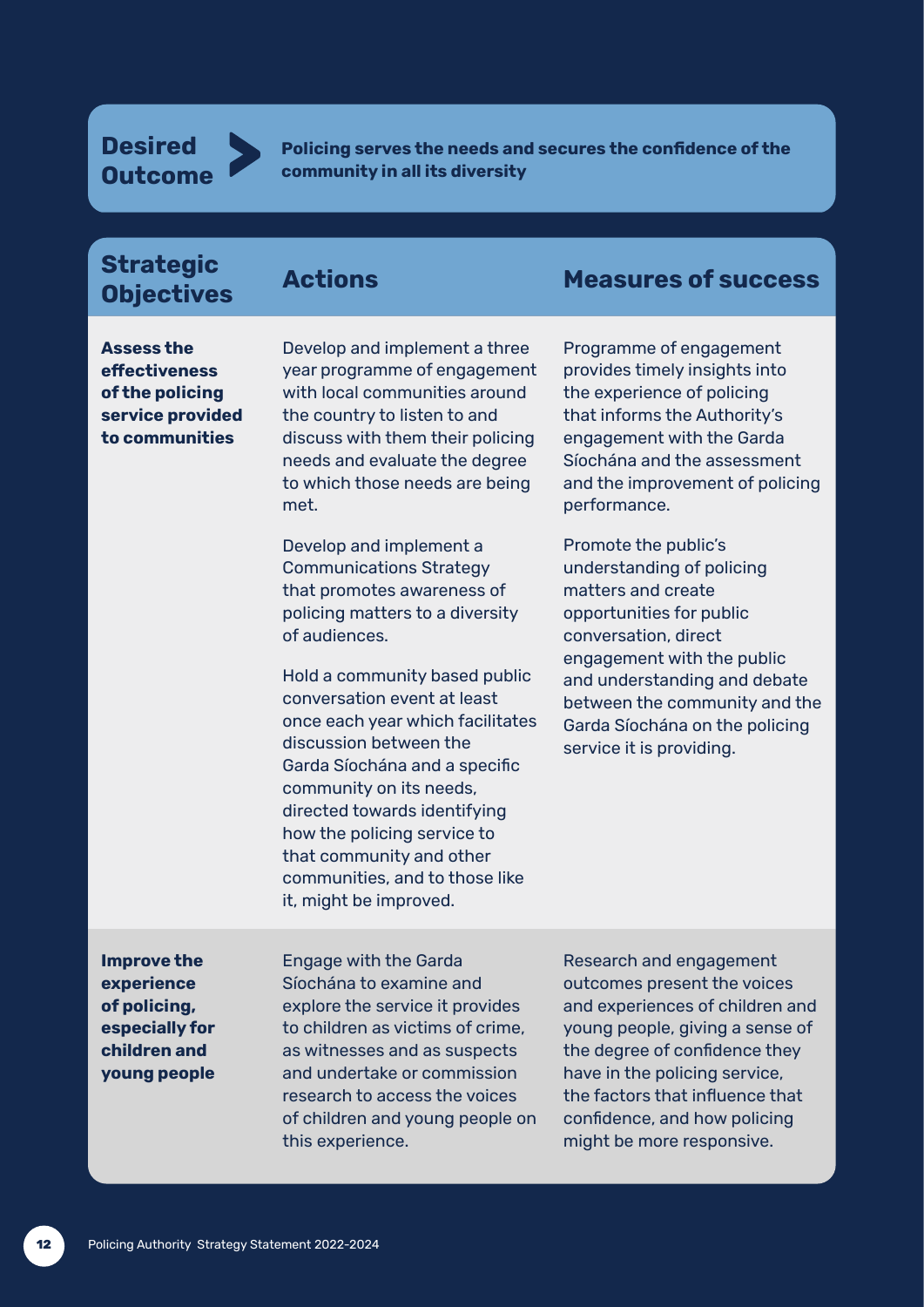| <b>Strategic</b><br><b>Objectives</b>                                                                                                                                      | <b>Actions</b>                                                                                                                                                                                                                                                                                                                                                                                                   | <b>Measures of success</b>                                                                                                                                                                                                                                                 |
|----------------------------------------------------------------------------------------------------------------------------------------------------------------------------|------------------------------------------------------------------------------------------------------------------------------------------------------------------------------------------------------------------------------------------------------------------------------------------------------------------------------------------------------------------------------------------------------------------|----------------------------------------------------------------------------------------------------------------------------------------------------------------------------------------------------------------------------------------------------------------------------|
| <b>Improve the</b><br>experience<br>of policing,<br>especially for<br>children and<br>young people<br>(cont.)                                                              | Commission, undertake and<br>publish a number of pieces of<br>research to understand the<br>experience of policing by those<br>whose voices are seldom<br>heard $-$ for example the<br>policing needs of minority<br>groups, young people in<br>disadvantaged areas and<br>those suffering from mental<br>health issues - informing the<br>Authority's engagement on<br>these issues with the Garda<br>Síochána. | <b>Better information and data</b><br>available on the relationship<br>between the seldom heard and<br>the policing service, which can<br>be used to improve policing<br>policy and practice.<br>Advice to the Minister draws on<br>existing and future research.          |
| <b>Undertake</b><br>focused oversight<br>of key issues for<br>the community<br>through<br>engagement<br>with the Garda<br>Síochána,<br>and relevant<br><b>stakeholders</b> | Listen, review and report on<br>the issues and impact for the<br>community and Garda Síochána<br>associated with:<br><b>Drugs policing</b><br>⋗<br>Hate crime<br>≻<br>⋗<br>Policing and mental health<br>Promote and support research<br>in these areas during the<br>period of the strategy to inform<br>ongoing oversight.                                                                                     | Publish a report on each of the<br>three topics which will inform<br>the Authority's engagement<br>with the Garda Síochána and<br>form the basis for a public<br>discussion.<br>More extensive research<br>undertaken and published in at<br>least one of the three areas. |
| <b>Strengthen</b><br>local policing<br>accountability                                                                                                                      | <b>Issue revised Guidelines for</b><br><b>Joint Policing Committees</b><br>(JPCs).<br>Undertake a programme of<br>capacity building for those<br>working in or with Joint Policing<br>Committees or fora.<br><b>Hold Annual meeting with JPC</b><br>Chairpersons.                                                                                                                                                | <b>JPC Guidelines issued,</b><br>understood and utilised with<br>evidence of greater strategic<br>focus, diversity of participation<br>and the use of evaluation<br>amongst JPCs.                                                                                          |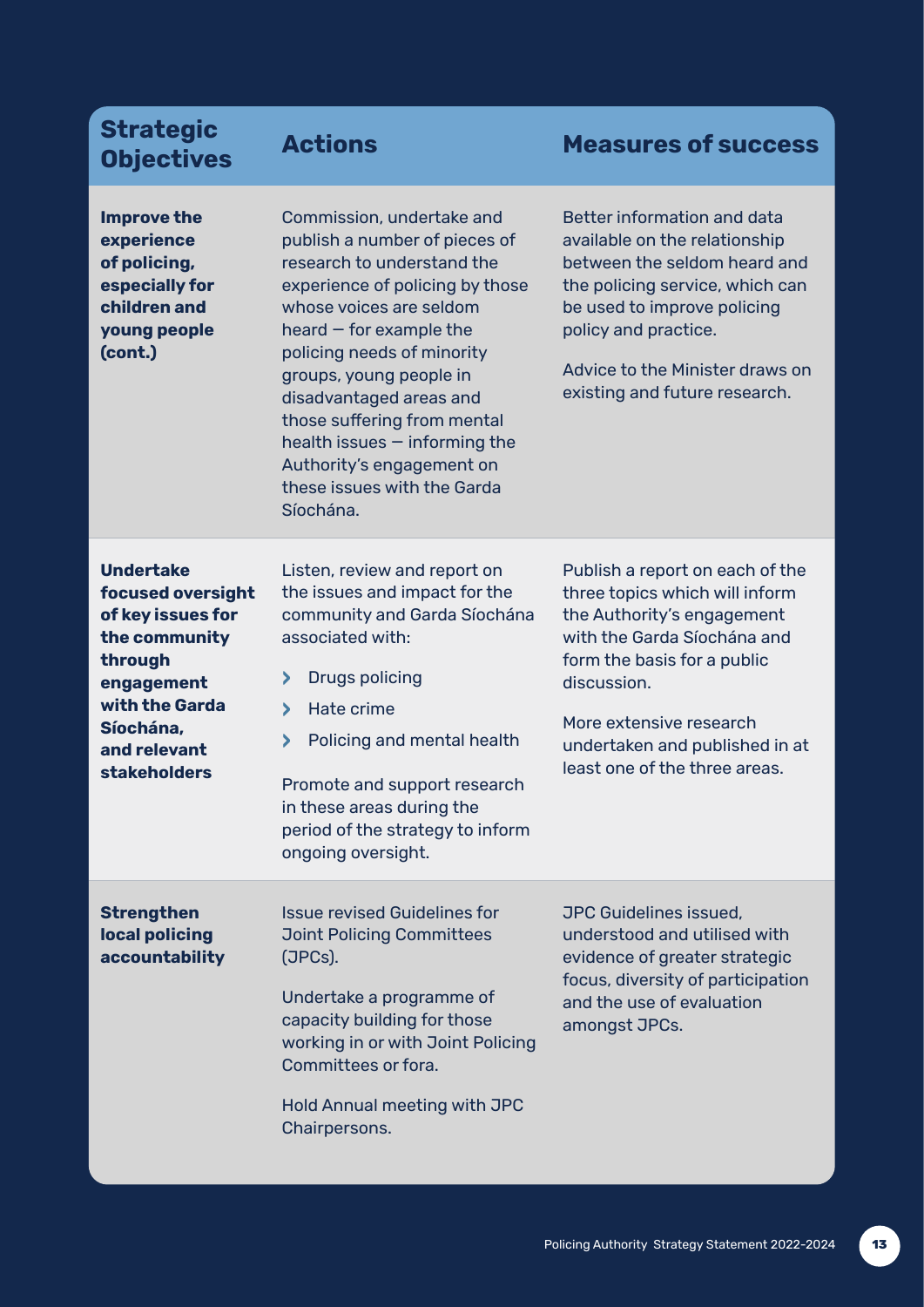| <b>Strategic</b><br><b>Objectives</b>                                                                                                      | <b>Actions</b>                                                                                                                                                                                                                                                                                                                                                                                                                                                                                                                                                                                                                                                                   | <b>Measures of success</b>                                                                                                                                                                                                                                                                                                                                                                                                                                                                                                                                                                                                                                                                                                                            |
|--------------------------------------------------------------------------------------------------------------------------------------------|----------------------------------------------------------------------------------------------------------------------------------------------------------------------------------------------------------------------------------------------------------------------------------------------------------------------------------------------------------------------------------------------------------------------------------------------------------------------------------------------------------------------------------------------------------------------------------------------------------------------------------------------------------------------------------|-------------------------------------------------------------------------------------------------------------------------------------------------------------------------------------------------------------------------------------------------------------------------------------------------------------------------------------------------------------------------------------------------------------------------------------------------------------------------------------------------------------------------------------------------------------------------------------------------------------------------------------------------------------------------------------------------------------------------------------------------------|
| <b>Strengthen</b><br>local policing<br>accountability<br>(cont.)                                                                           | Further develop the section on<br>JPCs on the Authority website<br>as a resource to facilitate<br>information sharing between<br>JPCs and with the public.                                                                                                                                                                                                                                                                                                                                                                                                                                                                                                                       | Training is seen to be relevant<br>and to have contributed to<br>greater capacity for committees<br>and fora members to play the<br>full role that the Act envisages<br>and to enable greater strategic<br>engagement by the community<br>on policing outcomes.<br>JPCs are supported to raise<br>awareness of their role in<br>the community and to share<br>experience, learning and<br>successful initiatives undertaken.                                                                                                                                                                                                                                                                                                                          |
| <b>Monitor and</b><br>assess the<br>learning arising<br>from interagency<br>initiatives and<br>any implications<br>for community<br>safety | <b>Attend the Community Safety</b><br>Partnerships (CSPs) and engage<br>with the relevant communities<br>and Garda personnel in the pilot<br>areas.<br>Report regularly on the<br>outcomes of engagement.<br>Explore the opportunity to<br>bring together and support<br>local partners to work towards<br>evidence based solutions<br>around a community safety<br>issue in their community.<br>Support, with the Garda<br>Síochána, the evaluation of<br>at least one local community<br>safety initiative.<br>Public event to be held to<br>draw together the learning on<br>community safety over the<br>strategic period and identify the<br>implications for how this work | The Authority has an<br>understanding of the perceived<br>impact and potential of the<br>CSPs which is used to inform its<br>thinking on community safety.<br>The Authority and community<br>representatives have an<br>opportunity to identify what<br>are the challenges that arise in<br>interagency working and how<br>best that might be supported to<br>inform future community safety<br>problem-solving initiatives.<br><b>Evaluation carried out and</b><br>published as appropriate,<br>drawing out the learning for<br>community safety policy.<br>Body of information gathered<br>and evaluated that informs<br>future policy and work in the<br>area of community safety.<br>Greater public understanding<br>of the concept of community |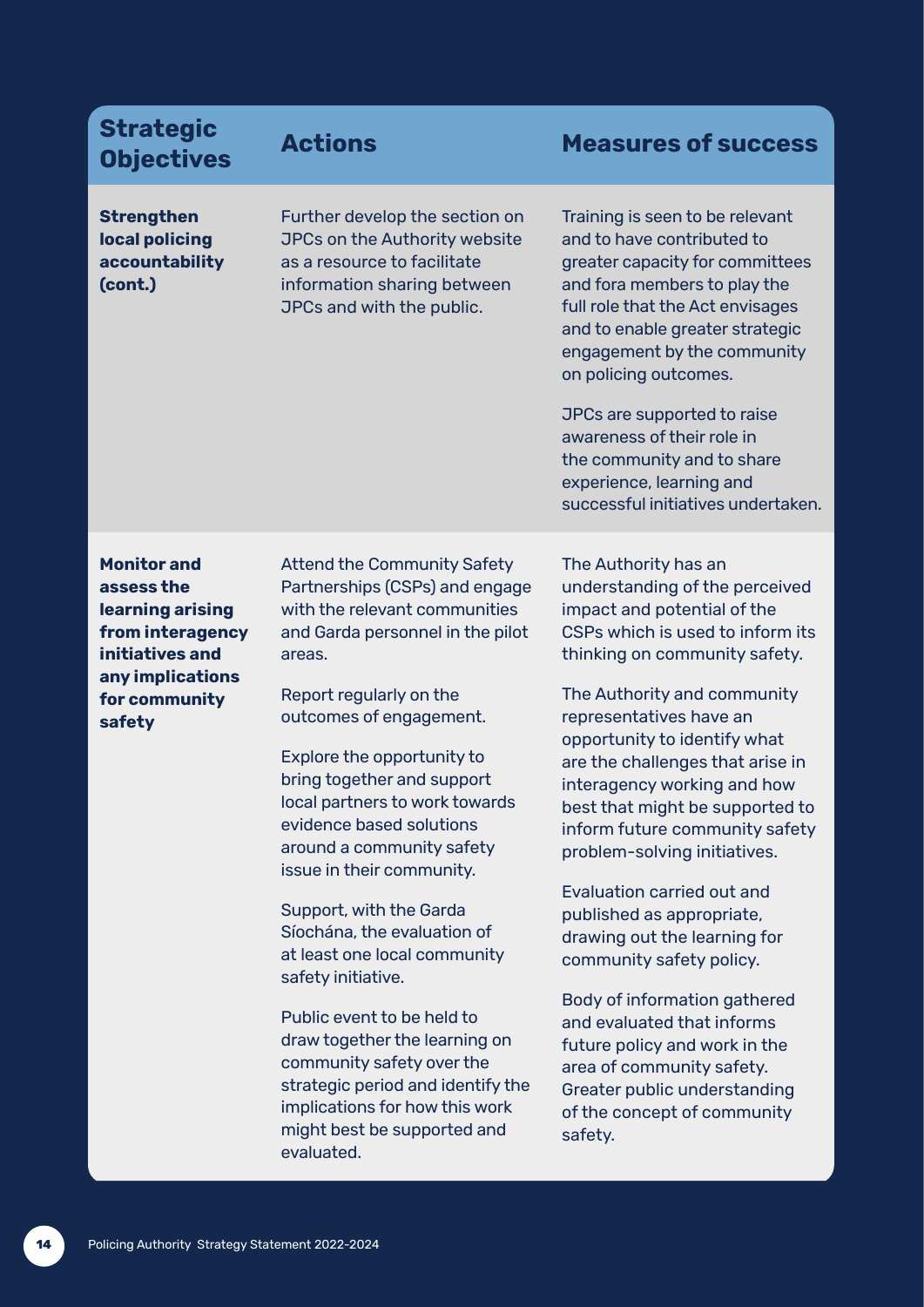

# **Effective Policing**

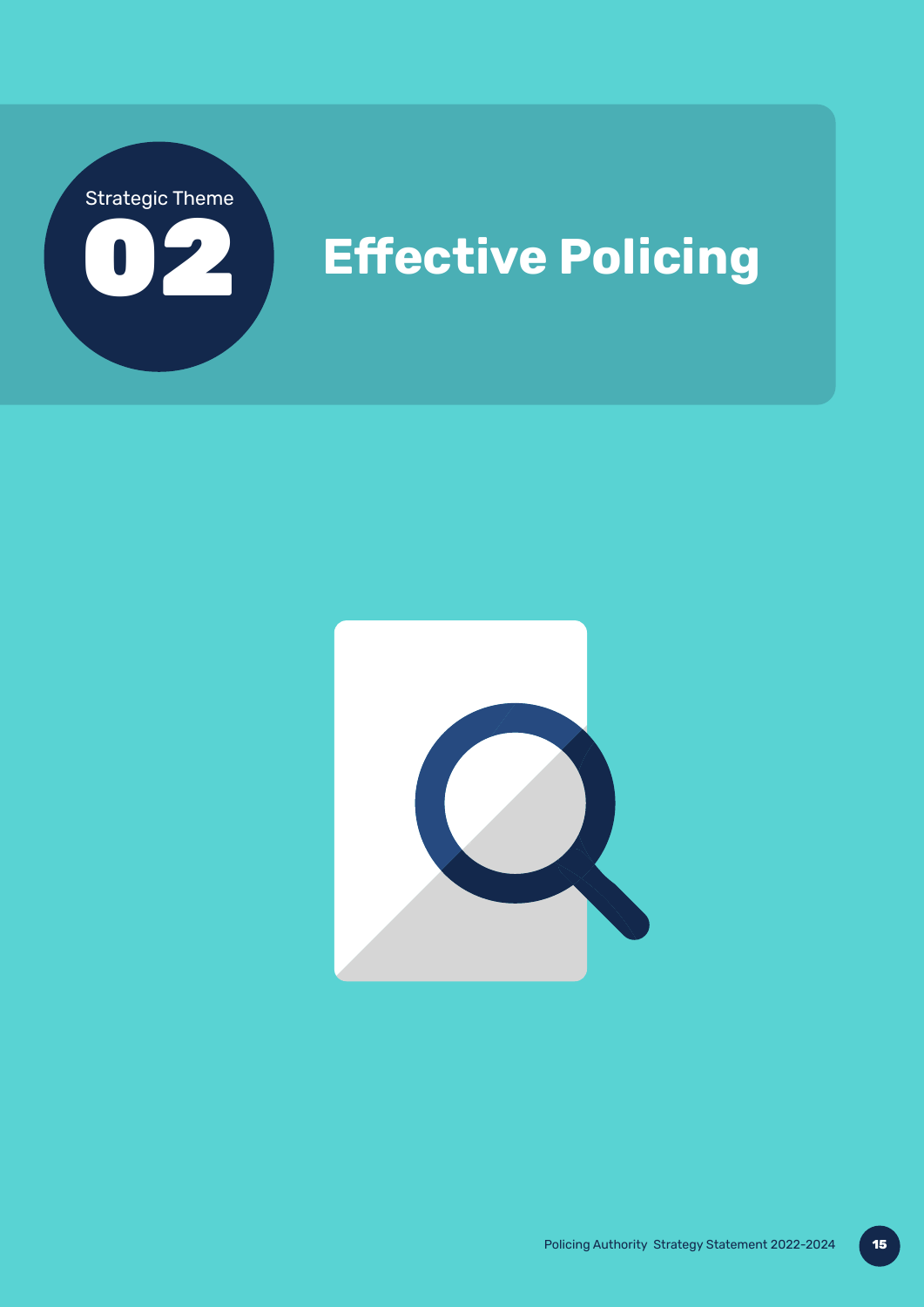**Desired Outcome**



**Policing is effective in preventing and detecting crime and is consistently delivered through the effective use of resources.**

# **Strategic**

**Monitor and assess policing performance in line with statutory commitments** 

Review and if required revise the Policing Priorities on an annual basis.

Consider and approve Annual Garda Síochána Policing Plans.

Assess, on a monthly basis, policing performance against the Garda Síochána Strategy 2022-24 and the Annual Policing Plan.

Undertake a programme of engagement with Garda members at station, unit and bureau level to understand progress and performance in relation to the Policing Plan commitments.

Engage with a broad range of stakeholders to hear perspectives on policing performance and the impact of the implementation of the Policing Plan.

Engage with the Garda Commissioner and Garda management on a monthly basis to assess and discuss performance against the Strategy and Annual Plan.

### **Objectives Actions Measures of success**

Annual Policing Priorities that are responsive, informed and reflective of the policing needs of the community are agreed in accordance with the Act, communicated to the Garda Commissioner and published annually.

Annual Policing Plan is approved by 30 November each year, which articulates and reflects the policing commitments to the public.

Regular reports on policing performance are published that give transparency to the Authority's oversight and inform the public about policing performance as against strategic and annual commitments. Oversight of performance is informed by those delivering the policing service and those experiencing the service.

Engagement facilitates understanding of the progress made, challenges presenting, and what action can be taken to ensure that the commitments made to the community are fulfilled.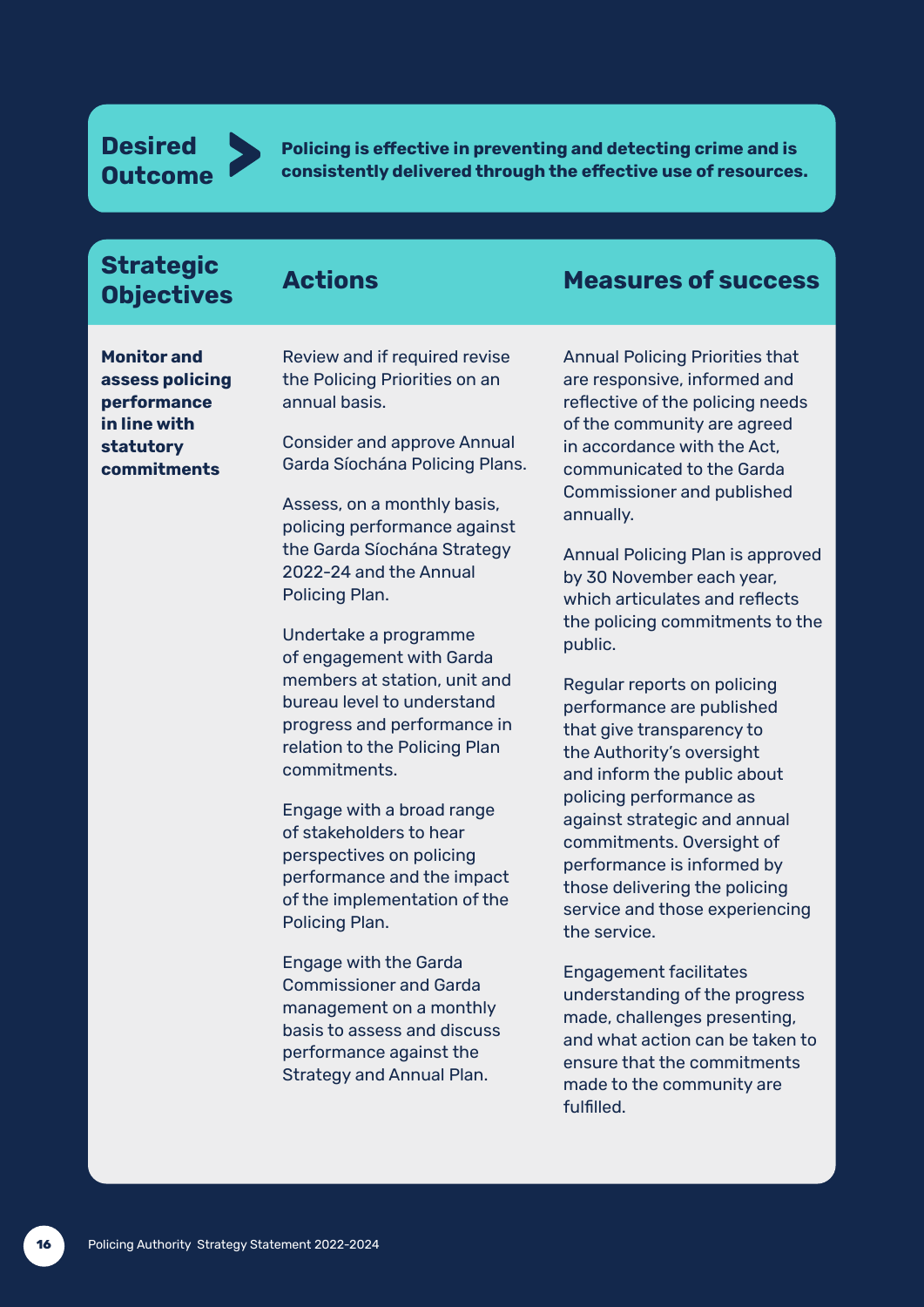# **Strategic**

**Monitor and assess the governance arrangements in place in the Garda Síochána that ensure that key third party recommendations are implemented**

Engage with the Garda Síochána to examine, understand and seek assurance that robust integrated governance processes exist that assist the organisation to track, risk assess, prioritise and implement third party recommendations.

Assess the degree to which implementation of recommendations arising from the Garda Inspectorate Report on Child Sexual Abuse, the Homicide Review carried out by the Homicide Investigation Review Team and the Garda Inspectorate report on Crime, as well as other key Inspectorate Reports, have been implemented and, where they have not, what mitigations and controls are in place in the interim to deal with the risks that remain.

Third party recommendations are implemented resulting in an improved policing service to the public.

The Garda Síochána has made significant progress in addressing the deficiencies and risks identified in the policing service provided, as set out in each of these reports, resulting in a better policing service to victims of crime.

**Assess the degree to which the enabler functions such as finance, HR, ICT and accommodation are providing strategic support to policing**

Meeting with Garda management quarterly to assess the degree to which the enabler functions are sufficiently integrated into planning for the delivery of an effective policing service.

Continue to monitor and assess the progress made in:

**›** Strategic workforce planning

Oversight encourages and monitors the degree to which there is integration between resource planning and the delivery of an effective policing service.

### **Objectives Actions Measures of success**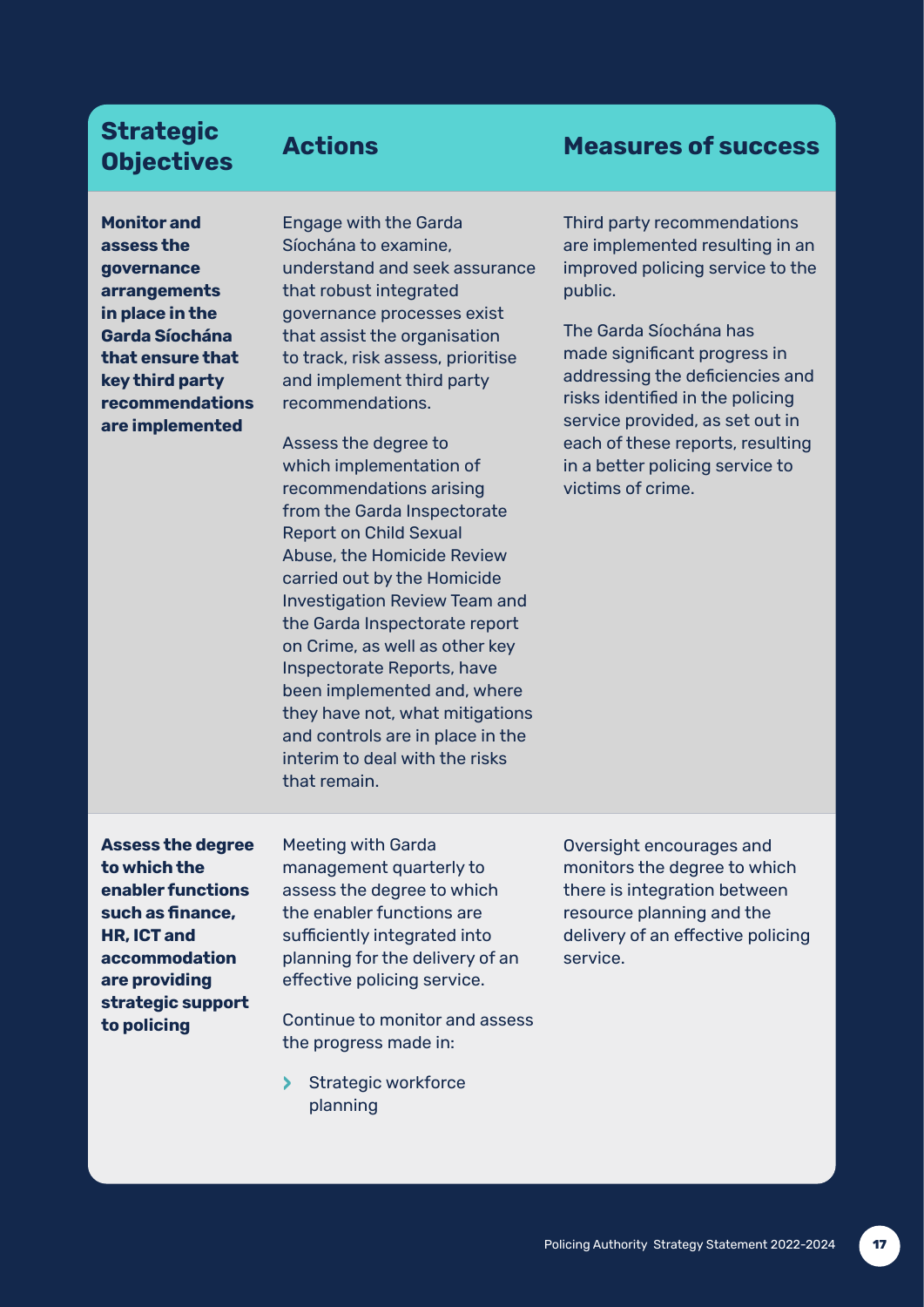| <b>Strategic</b><br><b>Objectives</b>                                                                                                                                                                  | <b>Actions</b>                                                                                                                                                                                                                                                                                                                                                                                                                                                                                       | <b>Measures of success</b>                                                                                                                                                                 |
|--------------------------------------------------------------------------------------------------------------------------------------------------------------------------------------------------------|------------------------------------------------------------------------------------------------------------------------------------------------------------------------------------------------------------------------------------------------------------------------------------------------------------------------------------------------------------------------------------------------------------------------------------------------------------------------------------------------------|--------------------------------------------------------------------------------------------------------------------------------------------------------------------------------------------|
| <b>Assess the degree</b><br>to which the<br>enabler functions<br>such as finance,<br><b>HR, ICT and</b><br>accommodation<br>are providing<br>strategic support<br>to policing (cont.)                  | The development and<br>⋗<br>consolidation of the<br>strategic financial<br>management function<br>Development and<br>≻<br>implementation of an<br><b>Organisational Training</b><br>Strategy<br>The delivery of data and<br>≻<br>information technology to<br>support policing<br>Active participation in the<br>Joint Working Group on Garda<br>Resources.                                                                                                                                          |                                                                                                                                                                                            |
| <b>Monitor, assess</b><br>and report on<br>the efficacy of<br>the structures,<br>training, policy<br>and practices in<br>place that enable<br>the effective<br>prevention and<br>detection of<br>crime | <b>Engage with the Garda</b><br>Síochána to assess the<br>factors influencing its level of<br>detections across various crime<br>types and the actions that are<br>being undertaken to improve<br>detection levels, particularly in<br>regard to:<br>> Crime recording practices<br>Crime prevention<br><b>Quality of investigation</b><br>Victim support<br>⋗<br>Interviewing resources<br>Use of data, information<br>and intelligence<br>Supervision<br>Training<br>Peer review of investigations | Targeted oversight of each<br>factor leads to improved<br>understanding and awareness<br>of the actions required to be<br>taken to positively impact on<br>crime prevention and detection. |

- **›** Evidence management
- **›** Court performance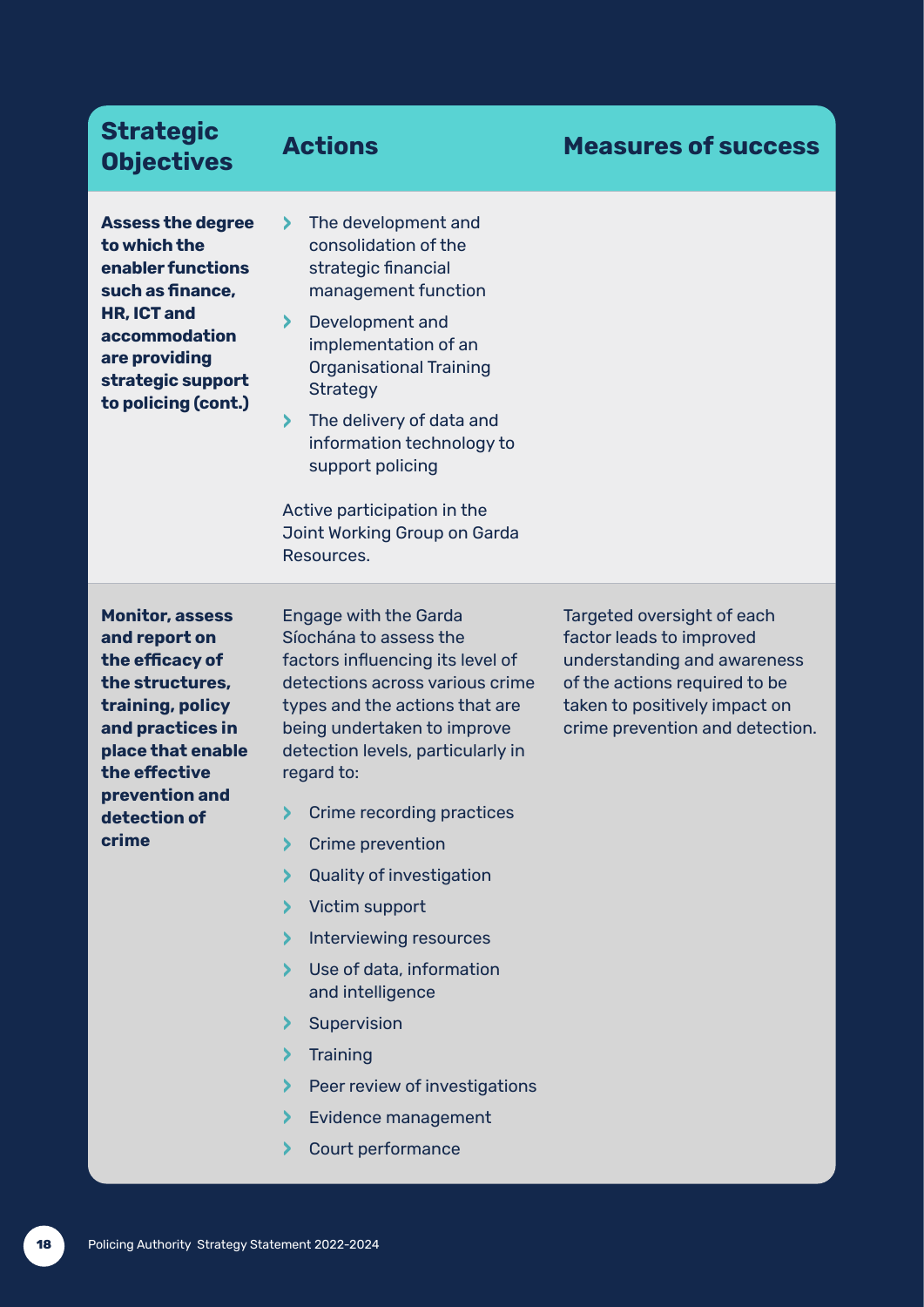

## **Garda Integrity and Human Rights**

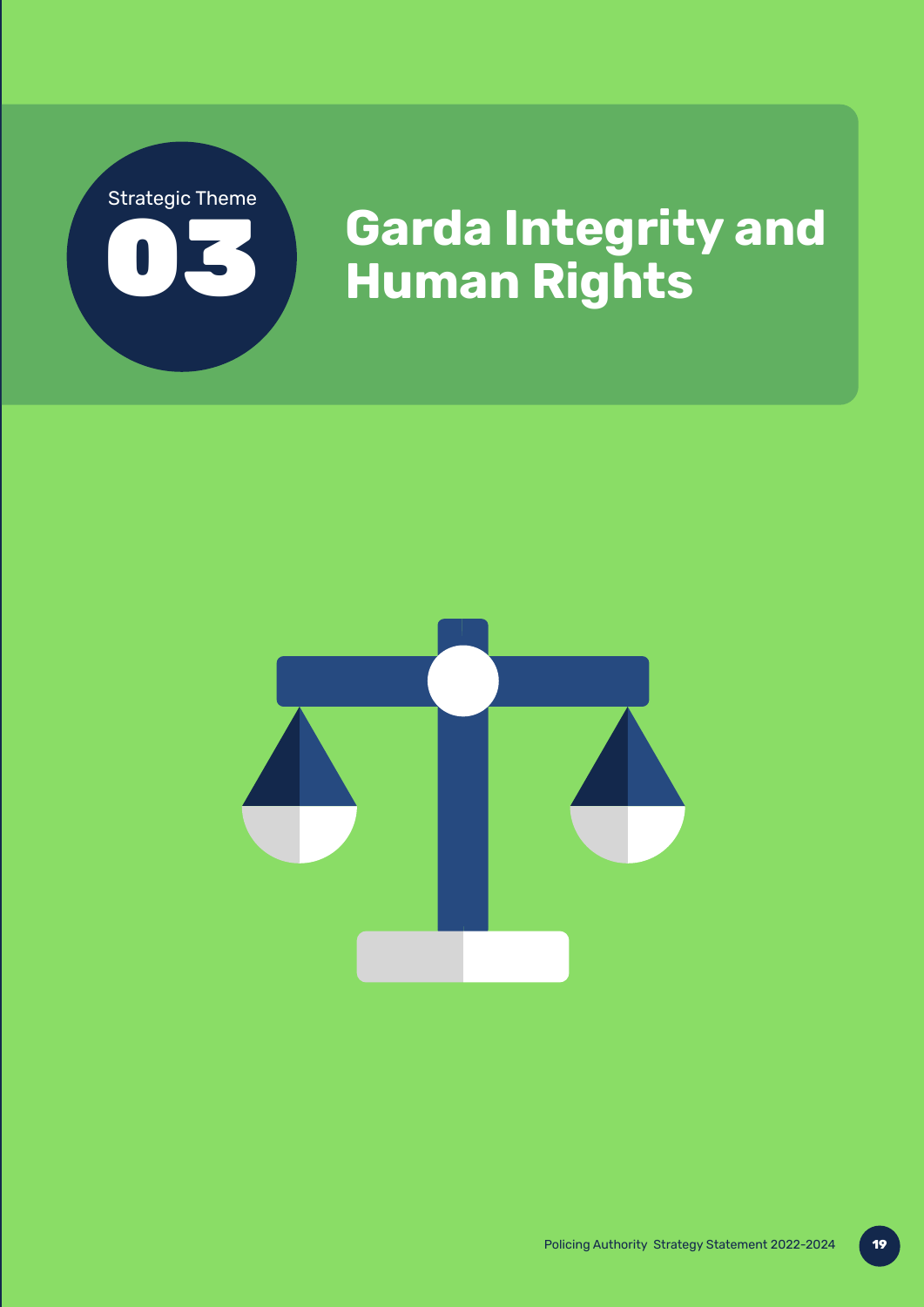**Desired Outcome**



**Ethical policing that vindicates the human rights of all who engage with the service and those who are affected by it**

## **Strategic**

**Oversee the range of actions being taken by the Garda Síochána to monitor and support Garda Integrity**

Monitor and assess the implementation and where possible the impact of the following:

- **›** The Anti-Corruption Unit and associated policies on in-career vetting and substance testing
- **›** Enhanced reporting and publication of use of force statistics
- **›** The roll out of the Governance and Performance Hub within the Operating model as a means of contributing to the organisation's awareness of the prevalence, type and consistency of response to performance and disciplinary issues that exist across divisions
- **›** The manner in which complaints and expressions of dissatisfaction with the policing service provided are dealt with and how data concerning complaints or expressions of dissatisfaction is gathered, interrogated and informs policy

### **Objectives Actions Measures of success**

Gathering and publication of data relating to Garda integrity results in greater transparency and assurance for the public that Garda integrity is monitored and supported and breaches of integrity or inappropriate behaviours are dealt with in a fair and timely manner.

Routine publication, with increasing detail, of the use of force statistics.

Authority report on complaints process that contributes to greater awareness of the process, identifies measures for improvement and encourages the increased use of complaints data.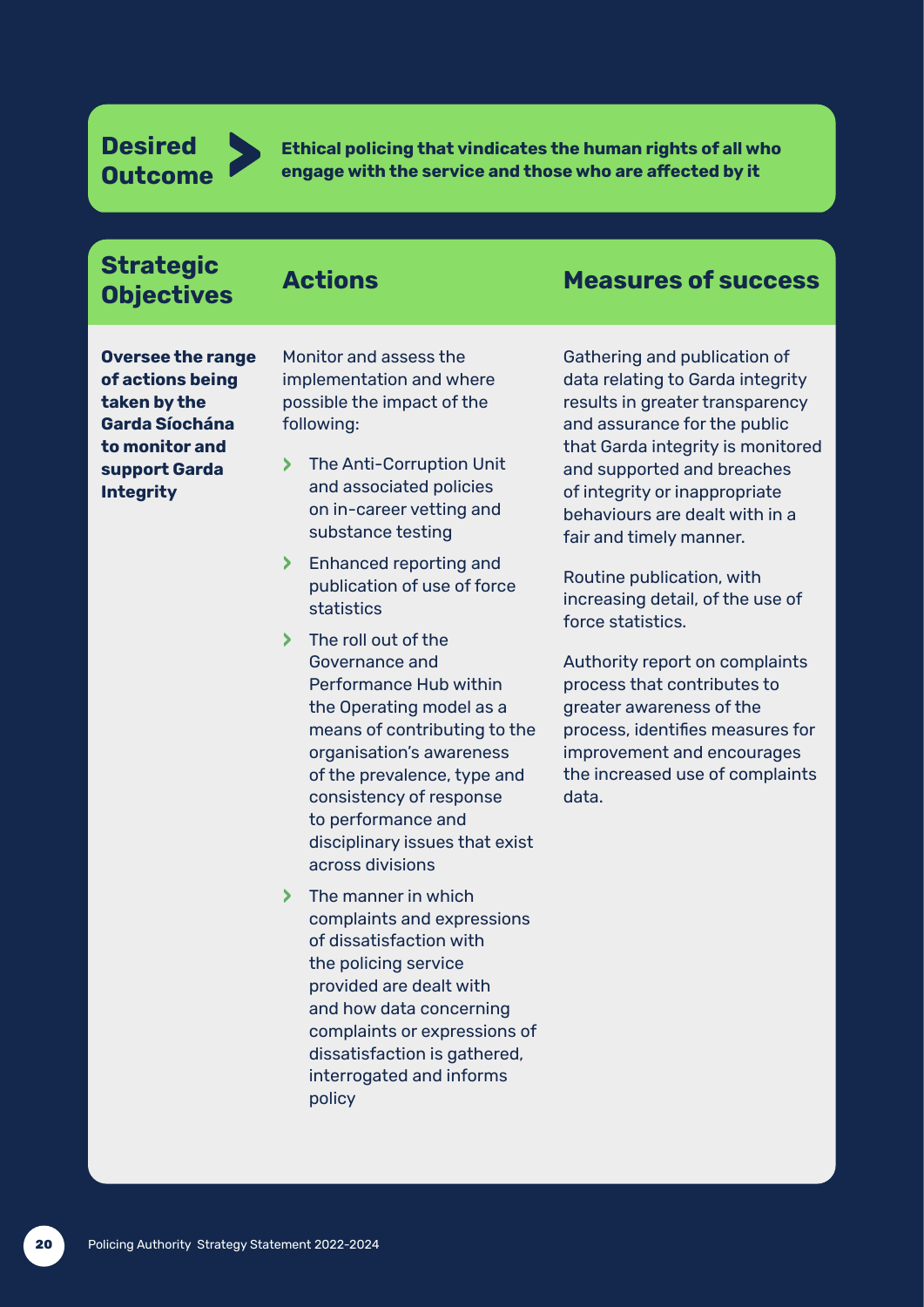| <b>Strategic</b><br><b>Objectives</b>                                                                                                         | <b>Actions</b>                                                                                                                                                                                                                                                                                                                                                                                                                                                                                                                                                                                                                                                             | <b>Measures of success</b>                                                                                                                                                            |
|-----------------------------------------------------------------------------------------------------------------------------------------------|----------------------------------------------------------------------------------------------------------------------------------------------------------------------------------------------------------------------------------------------------------------------------------------------------------------------------------------------------------------------------------------------------------------------------------------------------------------------------------------------------------------------------------------------------------------------------------------------------------------------------------------------------------------------------|---------------------------------------------------------------------------------------------------------------------------------------------------------------------------------------|
| <b>Oversee the range</b><br>of actions being<br>taken by the<br>Garda Síochána<br>to monitor and<br>support Garda<br><b>Integrity (cont.)</b> | The degree to which<br>⋗<br>speaking up within the<br>organisation is meaningfully<br>encouraged and supported<br>by policy and action<br>The degree to which the<br>≻<br>performance management<br>process for Garda Members<br>and Garda Staff is being<br>used and provides an<br>effective means to assess<br>and address individual<br>performance                                                                                                                                                                                                                                                                                                                    |                                                                                                                                                                                       |
| <b>Assess the degree</b><br>to which ethics<br>and human rights<br>are embedded<br>throughout the<br>organisation                             | Oversee the implementation of<br>the recommendations arising<br>from the Garda Inspectorate<br><b>Report on Delivering Custody</b><br>Services.<br>Assess aspects of the oversight<br>and governance structures<br>in place in the area of non-<br>security related covert policing.<br>Encourage greater recording,<br>transparency and availability of<br>the data relating to the use of<br>stop and search.<br>Undertake and commission<br>research into the experience of<br>policing of diverse communities<br>to complement and augment<br>the understanding of attitudes<br>towards policing, provided by<br>the Garda Síochána Public<br><b>Attitudes Survey.</b> | Greater sense of the degree to<br>which policing practice adheres<br>to human rights obligations and<br>identification of where this is<br>done well and how it might be<br>improved. |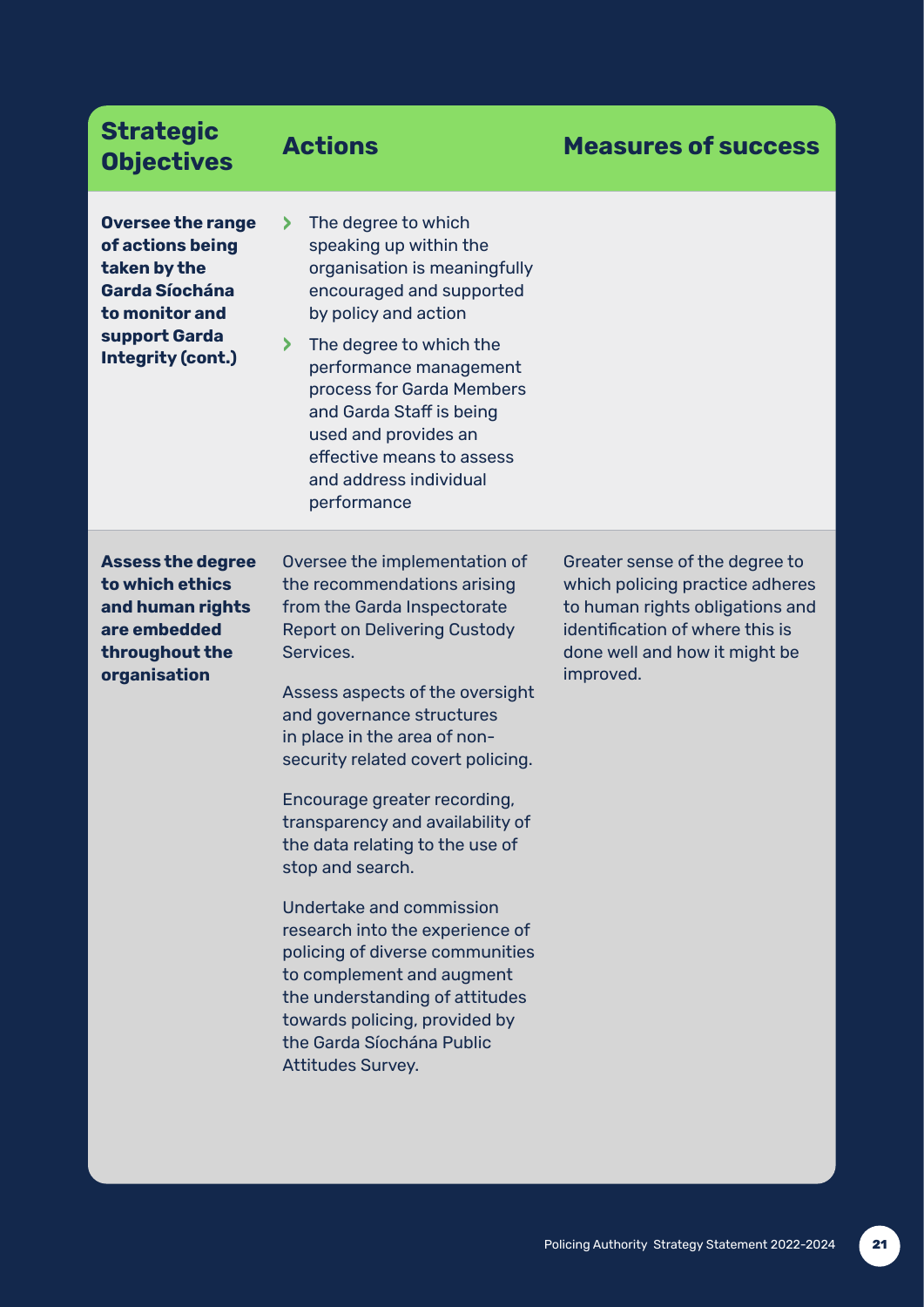#### **Strategic Objectives Actions Measures of success Assess how consistency in the handling of complaints regarding Garda behaviours and subsequent action is assured**  Oversee trends and patterns of complaints against the Garda Síochána. Assess the data across divisions to enable informed engagement on the issue of consistency in complaints handling. Assess the degree to which the performance management system adequately differentiates between matters of performance and matters of discipline and whether and how any cultural barriers that inhibit that distinction being made are being addressed as part of cultural reform. Informed contribution to the reform of discipline in the Garda Síochána. **Appointments** Continue to enhance and undertake the appointments process for the senior Garda ranks, developing and evolving systems in consultation with the Garda Commissioner and in line with best practice. Continue to embed consideration of the Code of Ethics, human rights and Garda integrity as elements which are assessed during the recruitment processes at all ranks. Work with the Garda Síochána HR to ensure alignment and consistency between Authority processes and the development of processes for the recruitment of sergeants and inspectors. The development and delivery of new competency frameworks for the ranks of Superintendent, Chief Superintendent and Assistant Commissioner in the Garda Síochána. Timely appointments founded on merit-based, transparent selection systems, compliant with applicable regulatory framework, and considered as fair and impartial both internally in the Garda Síochána and by the public. Selection processes are informed by and reflect the centrality of the Code of Ethics, human rights obligations and the issue of Garda integrity. Garda practice in relation to recruitment is improved.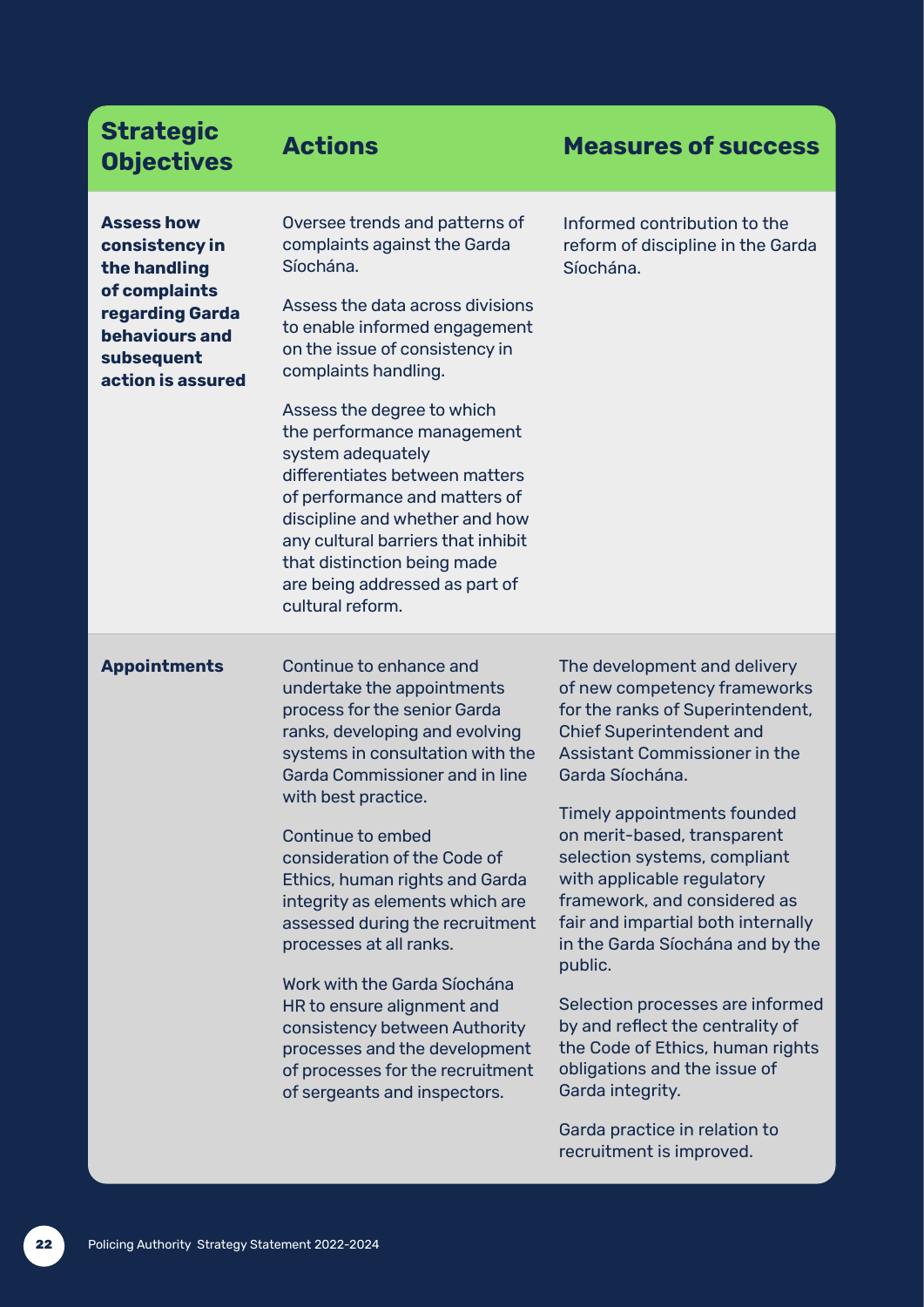

## **Leading through Change**

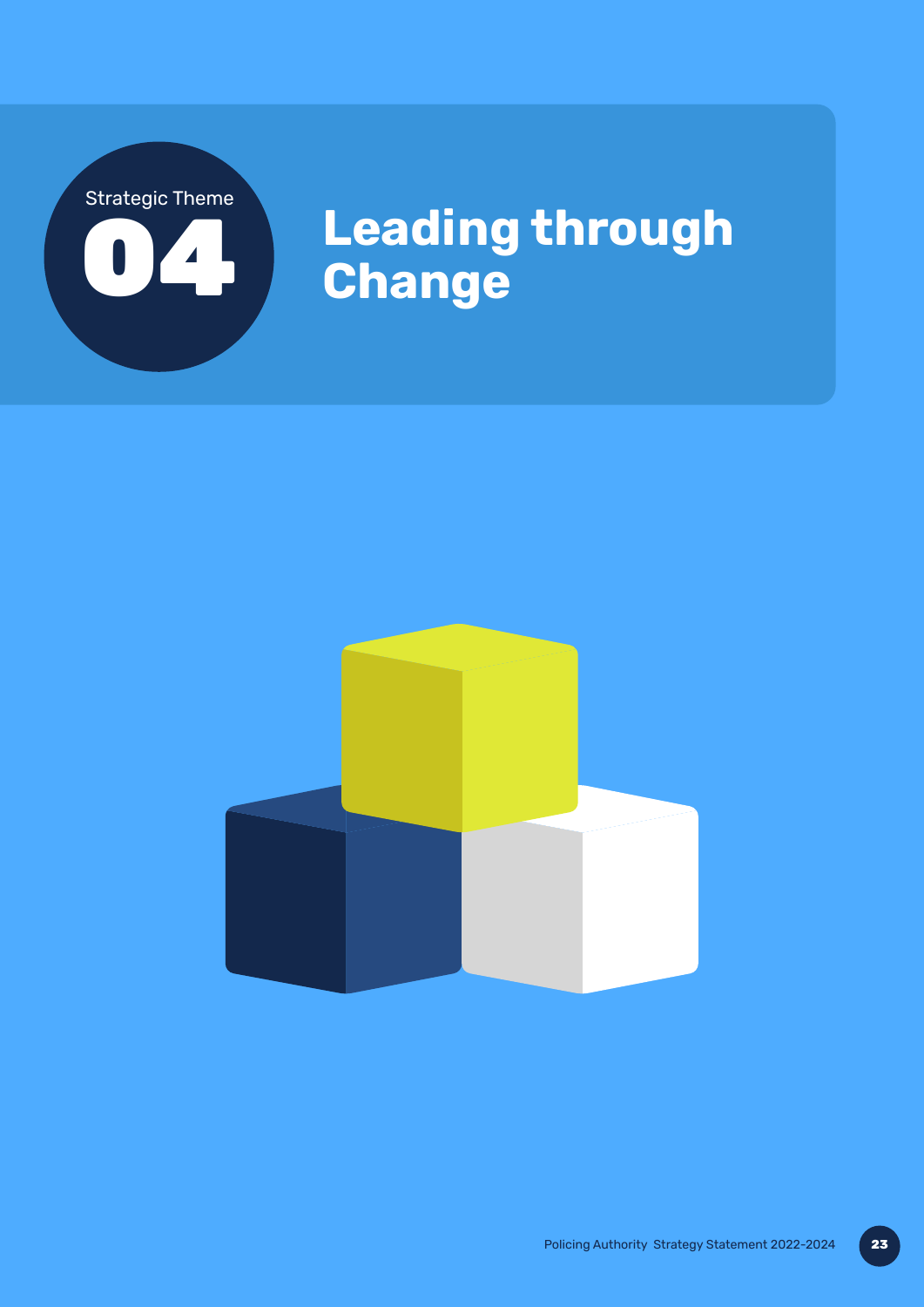#### **Desired Outcome**



**The Authority has influenced and is prepared for the future policing oversight arrangements and its transition to become the Policing and Community Safety Authority**

# **Strategic**

**Drawing on the Authority's experience to inform and influence the consideration and implementation of future policing oversight arrangements**

Proactively engage with and contribute to the legislative process that will set out the statutory framework for policing oversight.

### **Objectives Actions Measures of success**

Authority's contributions are made and heard. Existing levels of oversight are maintained, and where possible enhanced, in the public interest.

#### **Prepare the organisation for transition to the new entity**

Assess current capacity and infrastructure and jointly determine with the Garda Inspectorate the likely future needs of the Policing and Community Safety Authority in terms of skills, governance, ICT and records management systems, policies and processes.

Identify a number of opportunities for collaborative working on an administrative basis that allow for knowledge and skills sharing in preparation for merger with the Garda Inspectorate.

Engage with the departmental steering group to put in place transitional arrangements for the new organisation.

Staffing and resourcing of the new body is appropriate to its statutory functions.

Work identified on an annual basis on which the Inspectorate and Authority collaborate and liaise drawing on their respective competence.

Contribute and advise as part of particular project steering groups.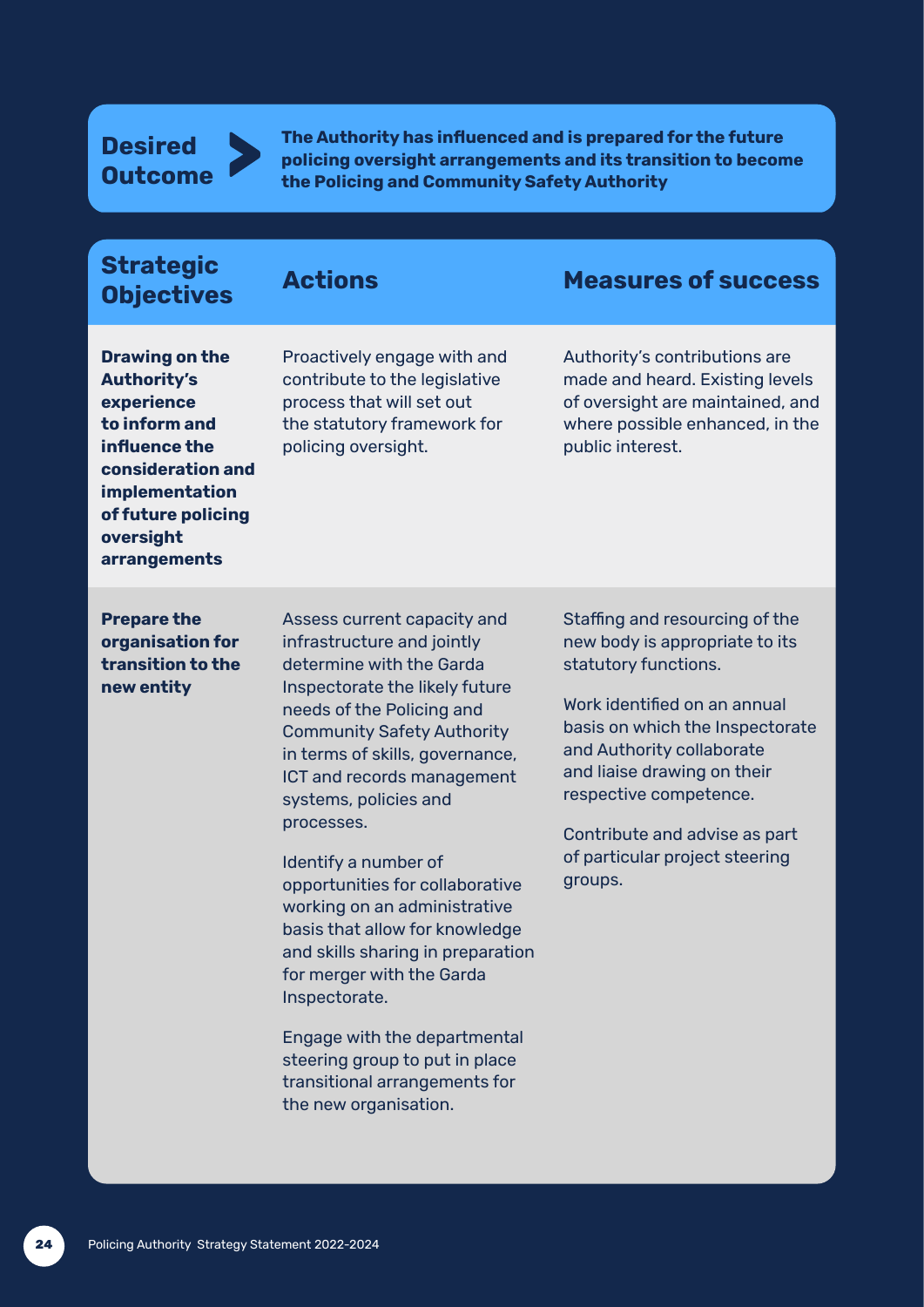## **Strategic**

**Maintain a culture of high performance during the period of transition to any new working arrangements and to the establishment of the new Authority**  Maintain a focus on business planning and review that sets clear performance expectations aligned with our strategic objectives and statutory obligations.

Continue to develop staff through a comprehensive approach to performance management and learning and development.

Workforce plan in place and implemented and appropriately skilled staff in place, developed and retained.

Maintain an emphasis on frequent and transparent staff engagement and consultation to include all-staff events, periodic surveys and one-to-one engagement to ensure there is clarity around the content, pace and desired outcomes of the change process.

Internal Communications Plan set and reviewed annually.

Undertake a number of staff wellbeing initiatives as well as ensuring that staff are aware of and encouraged to avail of the wellbeing supports in place.

### **Objectives Actions Measures of success**

Strategic objectives are delivered to a high standard and in a timely manner.

Organisation remains agile to respond to new oversight priorities that arise.

Evidence of effective staff target setting and performance appraisal for all employees.

Staff report awareness, understanding of and inclusion in the change process being undertaken in line with the organisational culture and values.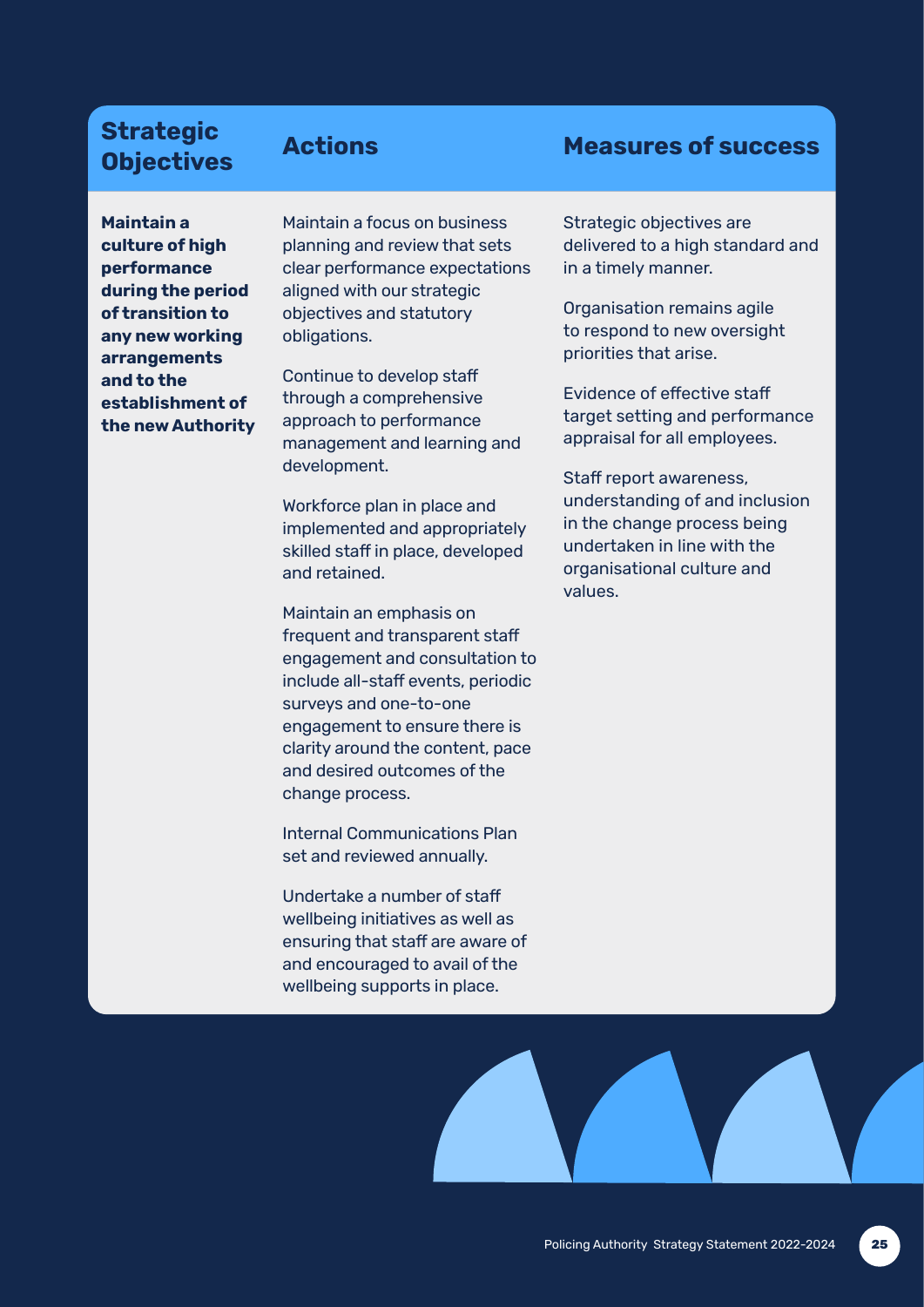| <b>Strategic</b><br><b>Objectives</b>                                                                                                 | <b>Actions</b>                                                                                                                                                                                                                                 | <b>Measures of success</b>                                                                                                                                                                                         |
|---------------------------------------------------------------------------------------------------------------------------------------|------------------------------------------------------------------------------------------------------------------------------------------------------------------------------------------------------------------------------------------------|--------------------------------------------------------------------------------------------------------------------------------------------------------------------------------------------------------------------|
| <b>Enable effective</b><br>move to hybrid<br>working in the<br>organisation<br>in line with<br><b>Government</b><br>policy            | Put in place the necessary<br>technology and develop the<br>organisational capacity in<br>terms of policies and the<br>organisational structure and<br>culture needed to support<br>the phased move to and<br>consolidation of hybrid working. | Organisational performance is<br>enhanced.<br>Organisation has met<br>Government policy of enabling<br>flexible working arrangements.                                                                              |
| <b>Maintain</b><br>and enhance<br>governance<br>structures and<br>processes to<br>continue to fulfil<br>all statutory<br>requirements | Proactive risk management<br>with effective risk identification<br>and mitigation.<br>Maintain, monitor and seek<br>to enhance existing financial,<br>and governance systems in<br>compliance with statutory and<br>governance requirements.   | <b>Corporate Governance</b><br>Framework delivers ongoing<br>compliance with all statutory<br>obligations as reflected<br>in positive third party<br>assessments, including internal<br>and external audit reports |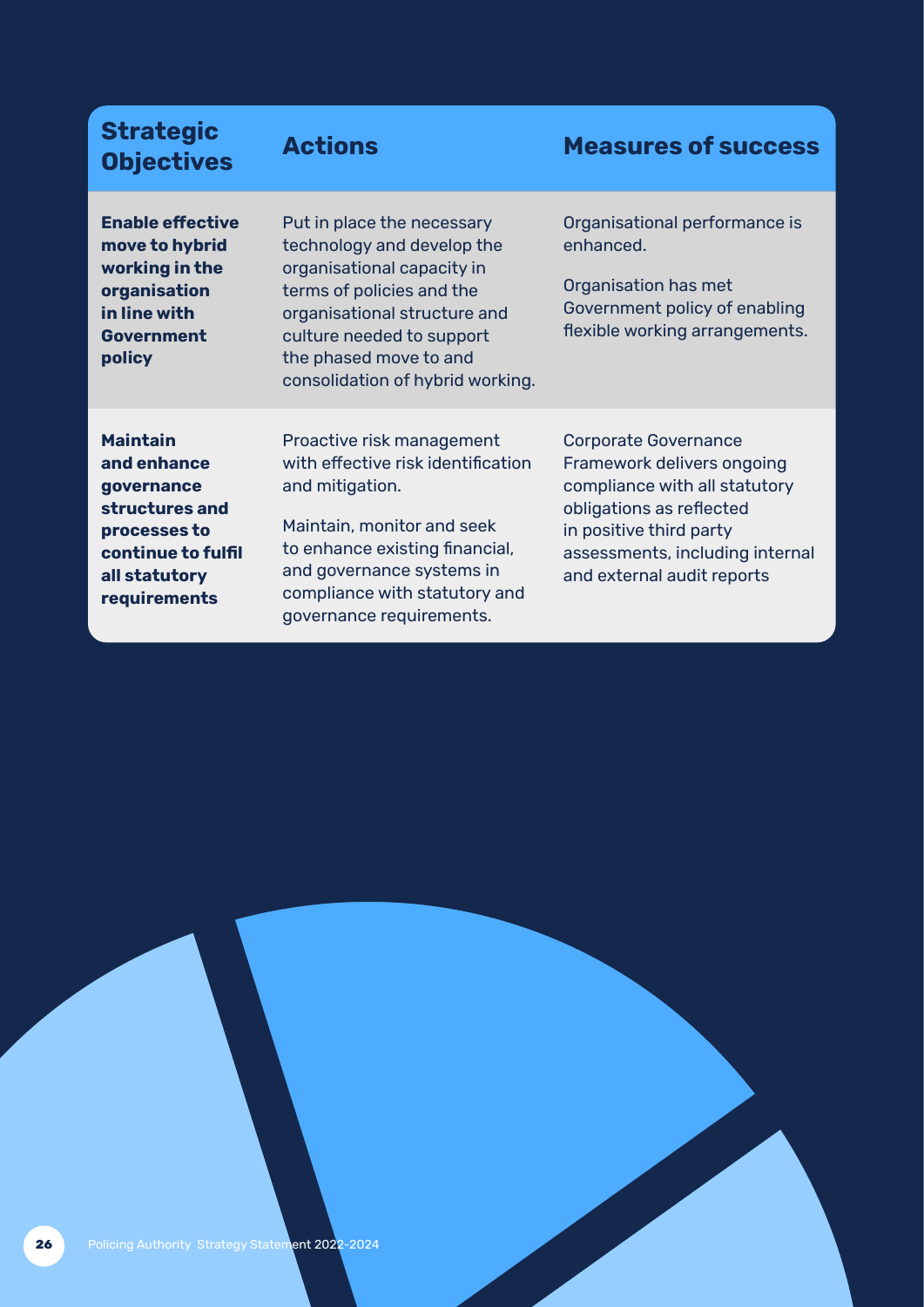

Strategic Theme **Informed oversight that engages the public on policing matters**

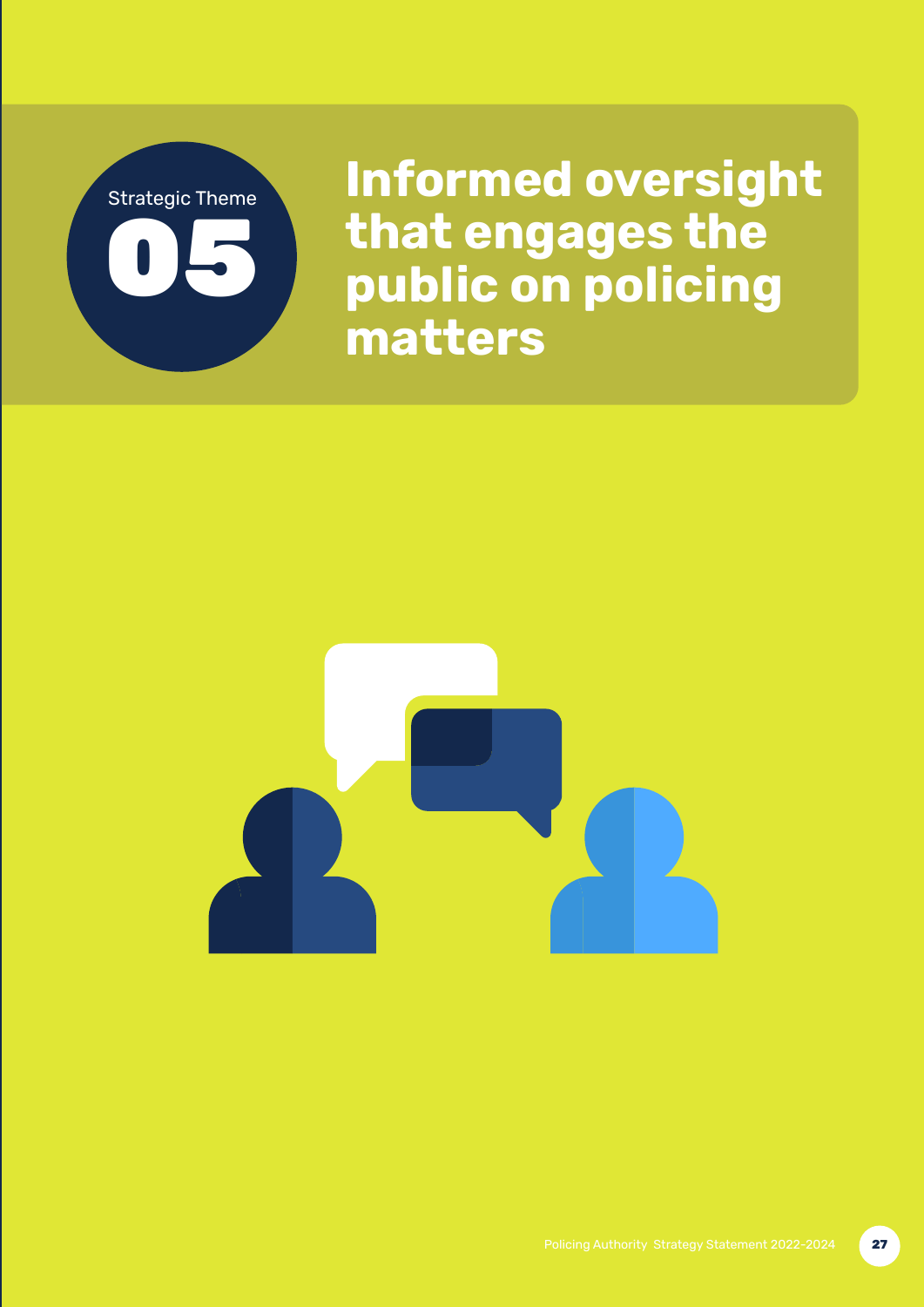#### **Desired Outcome**



**The Authority through research and active listening seeks out a diversity of perspectives on the experience of policing and uses this knowledge to challenge the Garda Síochána to improve policing continually**

# **Strategic**

**Engage with stakeholder organisations and groups to hear their experience of policing and the experience of the people they represent, in order to inform our oversight work** 

Develop and implement an annual Engagement Plan that is reviewed regularly and is capable of responding flexibly to policing issues that arise

### **Objectives Actions Measures of success**

The breadth of engagement is relevant, timely and sufficient to inform all key aspects of oversight work.

Evaluation of outreach and engagement is undertaken to inform future strategy.

**Engage with Garda members in stations, specialist units and bureaus to hear and understand their experience of the challenges of policing, policing reform and resourcing** 

As above. Authority assessment and reporting on Garda performance consistently includes a reflection on the experience of Garda members.

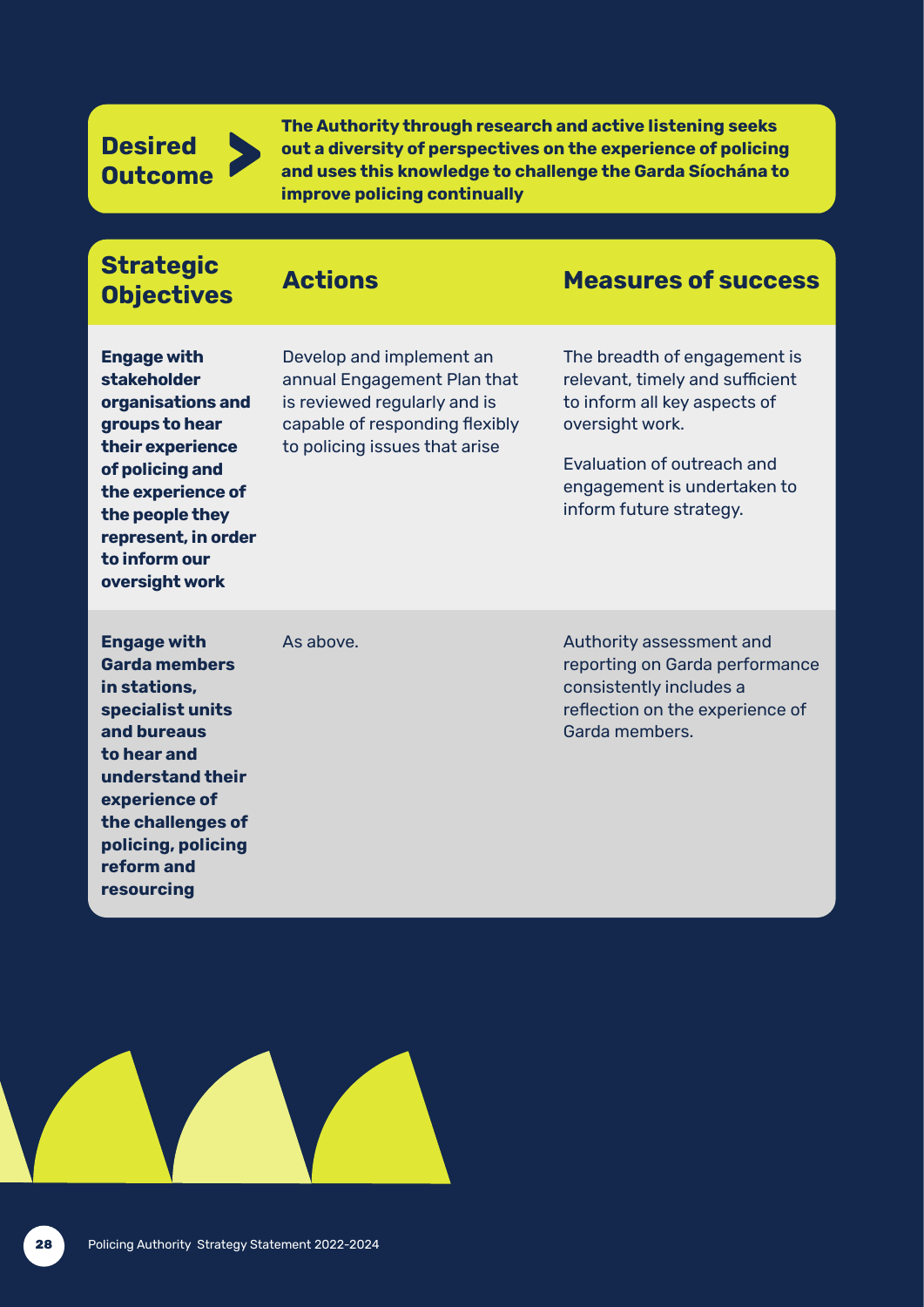# **Strategic**

**Undertake, commission, promote and collaborate in research into policing matters, to inform oversight and public awareness of policing matters**

Develop a multi-annual Research Strategy.

Hold an annual event with researchers working in the areas of criminal justice and other relevant fields to promote awareness of key oversight and policing issues and an understanding of how their work might inform oversight with opportunities for funding provided through the Policing Authority Research Bursary Scheme and commissioning of research.

Launch a second Research Bursary Scheme and explore the possibility of operating the Scheme collaboratively with the Garda Síochána.

**Objectives Actions Measures of success**

Research supports and aligns with the strategic themes enabling informed oversight and public understanding of key policing themes.

The development of policing related research is stimulated and promoted, and directed towards the improvement of policing practice and promotion of public awareness of policing matters.

Research Bursary is in place, successful projects are selected and research commenced.

Identification of Bursary themes, adjudication of applications and funding is undertaken collaboratively with the Garda Síochána.

Research is produced that informs oversight, contributes towards the improvement of policing practice while also anticipating future issues in relation to policing.

**Maintain and deepen effective relationships with policing oversight bodies in Ireland and abroad**

Seek out opportunities where oversight priorities are aligned and the sharing of experience, data, information and understanding will advance that work.

Regular engagement with the Garda Inspectorate and Garda Síochána Ombudsman **Commission** 

Greater collaboration with oversight bodies on a number of common issues that contribute to the improvement of the policing service.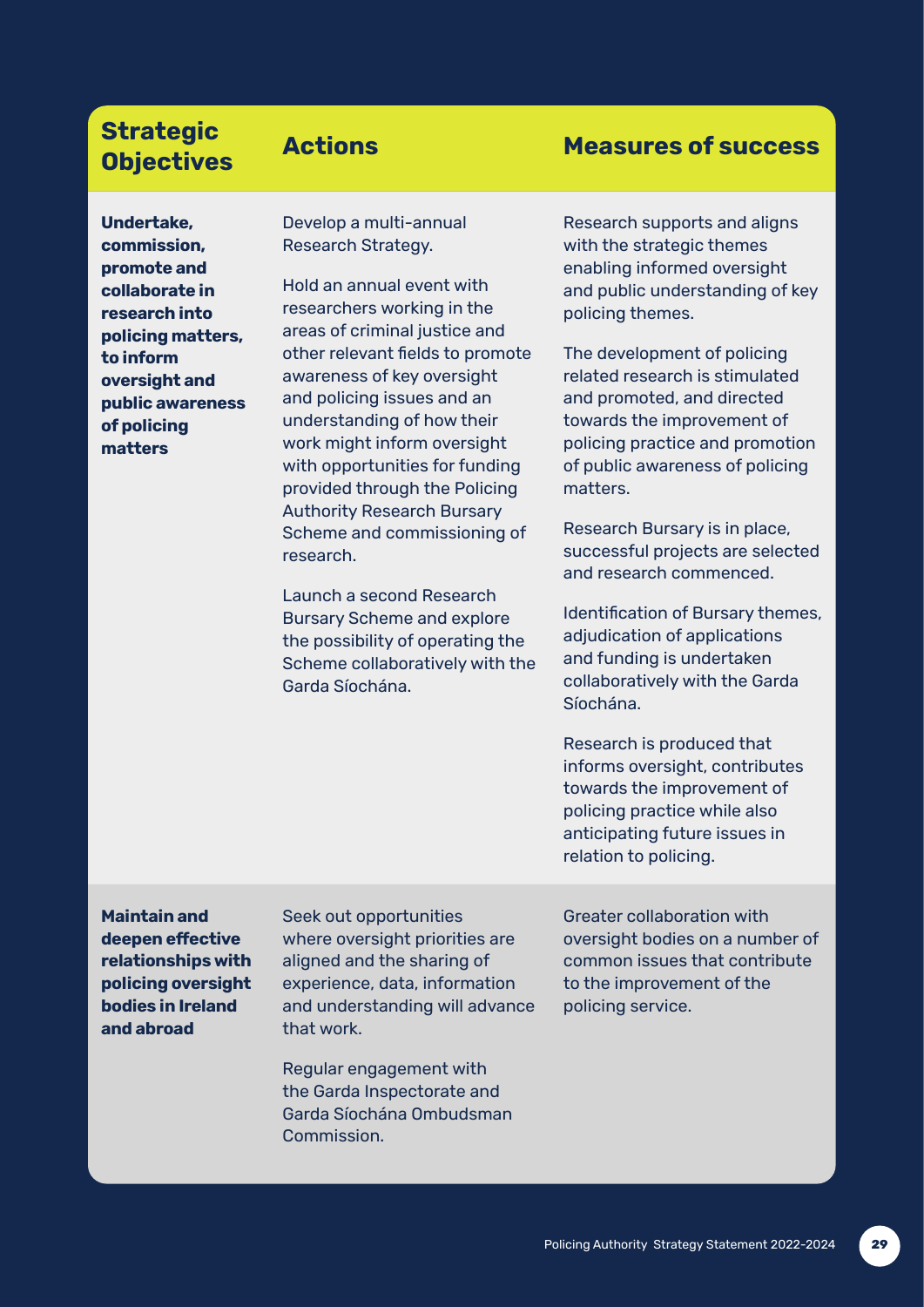# **Strategic**

**Promote public awareness of policing matters and the outcomes of policing oversight**

Develop and maintain a Communications Strategy that is integrated into our oversight work and which leverages opportunities to effectively disseminate information that is accessible, current and encourages discussion and debate on policing.

Optimise use of the Authority's website and social media to provide information about the work of the Authority and to promote public awareness of policing in Ireland.

### **Objectives Actions Measures of success**

Greater public awareness of the work of the Authority and the outcomes of oversight.